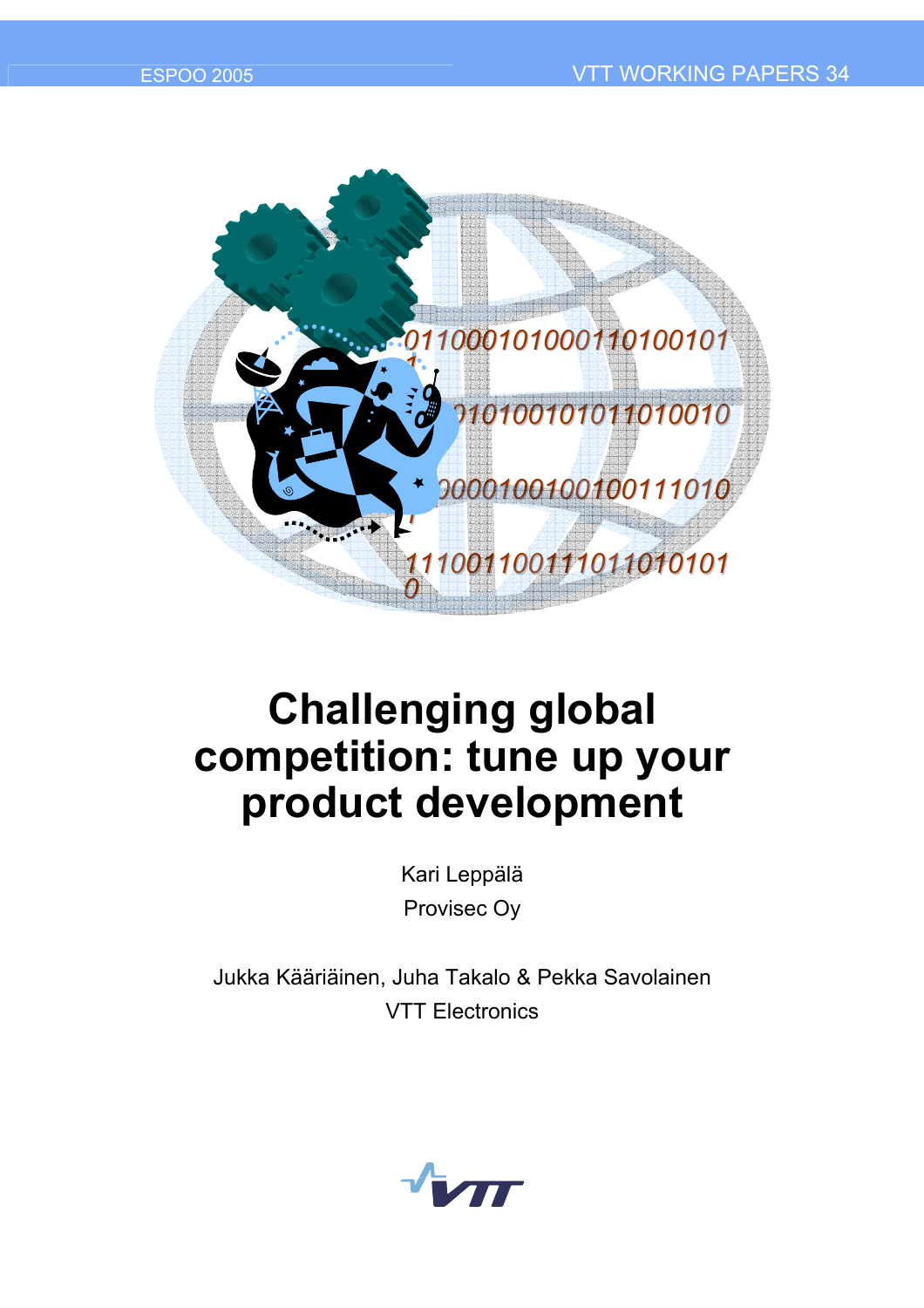ISBN 951-38-6584-3 (URL: http://www.vtt.fi/inf/pdf/)  $\frac{1}{15}$ ISSN 1459–7683 (URL: http://www.vtt.fi/inf/pdf/)

Copyright © VTT 2005

#### JULKAISIJA – UTGIVARE – PUBLISHER

VTT, Vuorimiehentie 5, PL 2000, 02044 VTT puh. vaihde 020 722 111, faksi 020 722 4374

VTT, Bergsmansvägen 5, PB 2000, 02044 VTT tel. växel 020 722 111, fax 020 722 4374

VTT Technical Research Centre of Finland, Vuorimiehentie 5, P.O.Box 2000, FI-02044 VTT, Finland phone internat. +358 20 722 111, fax +358 20 722 4374

VTT Elektroniikka, Kaitoväylä 1, PL 1100, 90571 OULU puh. vaihde 020 722 111, faksi 020 722 2320

VTT Elektronik, Kaitoväylä 1, PB 1100, 90571 ULEÅBORG tel. växel 020 722 111, fax 020 722 2320

VTT Electronics, Kaitoväylä 1, P.O.Box 1100, FI-90571 OULU, Finland phone internat. +358 20 722 111, fax +358 20 722 2320

Technical editing Maini Manninen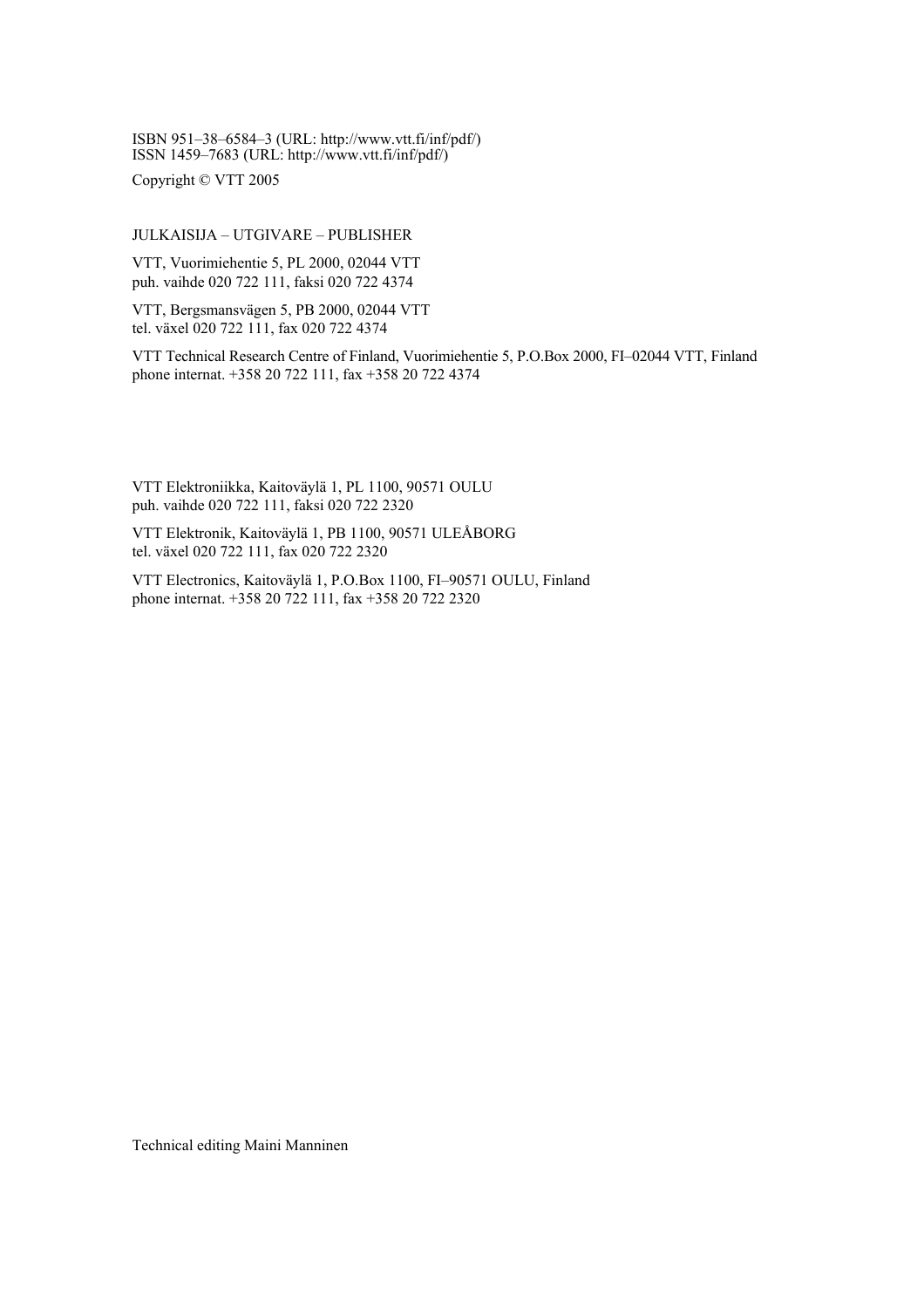Published by



Series title, number and report code of publication

VTT Working Papers 34 VTT-WORK-34

Author(s) Leppälä, Kari, Kääriäinen, Jukka, Takalo, Juha & Savolainen, Pekka

#### Title

### **Challenging global competition: tune up your product development**

#### **Abstract**

Maturing electronics industry and global scale of operations create a new and challenging business environment. Production capacity is available on a competitive base; it will no more be a strategic advantage for product-based industries. Thus, it can be seen that the product itself is becoming the new competitive factor. Product developing companies seeking for competitive advantage push product performance and functionality, often with the help of advanced technology. All the product-related activities will increase in demand: numerous technologies, skills, and competencies are required in the development section. The companies have to search for new methods and tools to manage their sophisticated products, and they also must learn to rely on resource networks and co-operation partners.

Techniques, models, methods, standards and best practices related to systems engineering and improvement of product-life-cycle management, in particular targeted to development of advanced and mass-produced consumer products, are hard to find. The scope of necessary activities is wide, and there is a specific need for experience reports and application cases. Thus, we propose to develop a framework for collecting, evaluating, maintaining, and distributing an expert knowledge base of the topic. This knowledgebase will include techniques, templates, and methods to support practical process deployment tasks. The knowledgebase shall not contain just static "one-type-of" method chains, but provide the pool of methods which can be searched according to the needs of various improvement activities, cumulatively updated to keep the company's process knowledge that has been built during the development.

| Keywords<br>systems engineering, product life cycle management, PLM, product creation processes |                                      |                                   |  |  |
|-------------------------------------------------------------------------------------------------|--------------------------------------|-----------------------------------|--|--|
| Activity unit<br>VTT Electronics, Kaitoväylä 1, P.O.Box 1100, FI-90571 OULU, Finland            |                                      |                                   |  |  |
| <b>ISBN</b><br>951-38-6584-3 (URL: http://www.vtt.fi/inf/pdf/)                                  |                                      | Project number<br><b>YELE 501</b> |  |  |
| Date                                                                                            | Language                             | Pages                             |  |  |
| <b>July 2005</b>                                                                                | English                              | 36 p.                             |  |  |
| Name of project                                                                                 | Commissioned by                      |                                   |  |  |
| Series title and ISSN                                                                           | Publisher                            |                                   |  |  |
| VTT Working Papers                                                                              | VTT Information Service              |                                   |  |  |
| 1459-7683 (URL: http://www.vtt.fi/inf/pdf/)                                                     | P.O. Box 2000, FI-02044 VTT, Finland |                                   |  |  |
|                                                                                                 | Phone internat. $+358207224404$      |                                   |  |  |
|                                                                                                 | Fax $+358$ 20 722 4374               |                                   |  |  |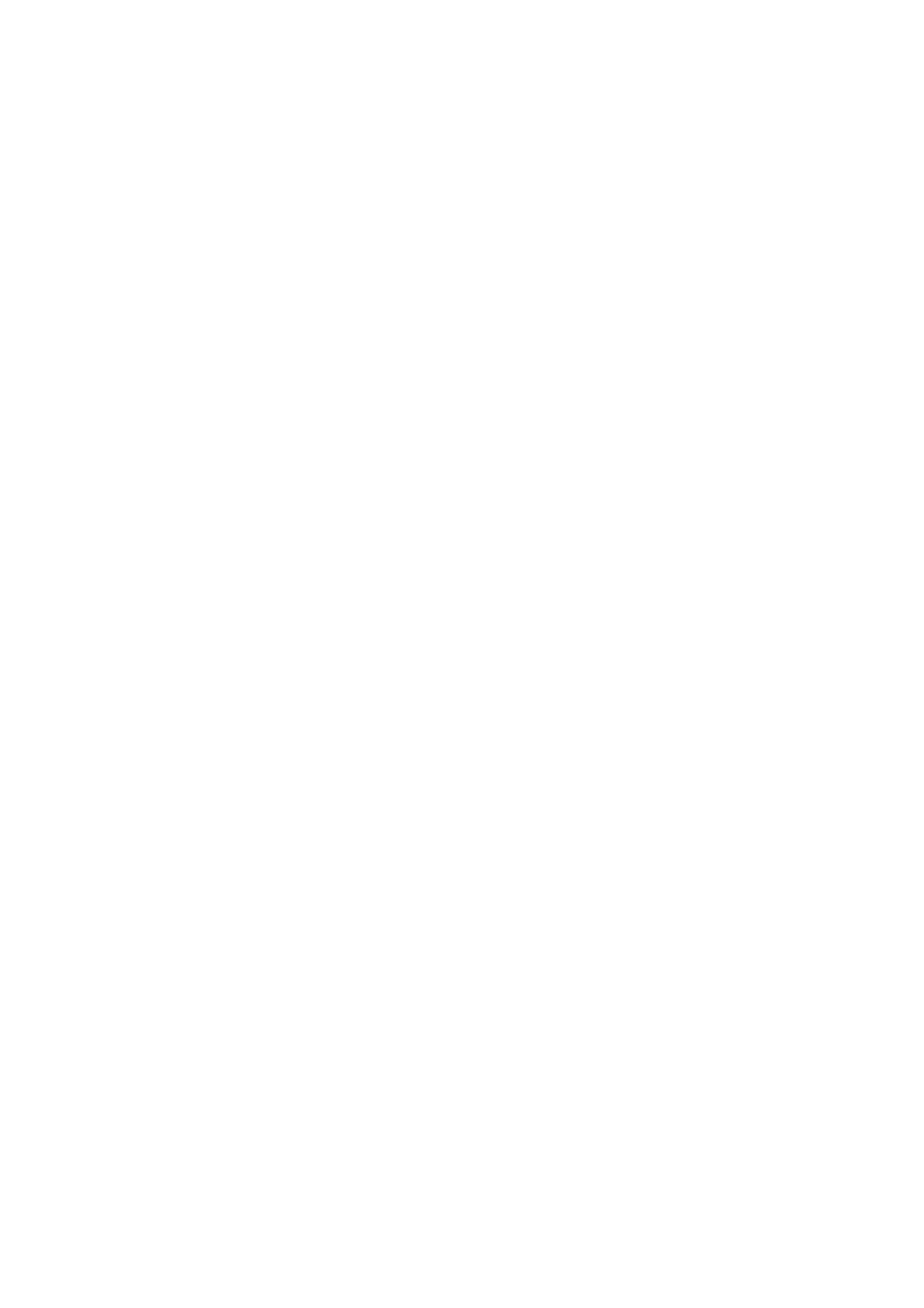## **Executive summary**

Maturing electronics industry and global scale of operations create a new and challenging business environment. Production capacity is available on a competitive base; it will no more be a strategic advantage for product-based industries. Thus, it can be seen that the product itself is becoming the new competitive factor. Outsourcing of production is common, and *product development* becomes the core industrial process. Product developing companies seeking for competitive advantage push product performance and functionality, often with the help of advanced technology. All the product-related activities will increase in demand: numerous technologies, skills, and competencies are required in the development section. The companies have to search for new methods and tools to manage their sophisticated products, and they also must learn to rely on resource networks and co-operation partners.

Also the product concept is changing. Products become smart products. Microprocessors and software are a flexible way to implement new features. As the cost of processing and distributing information is becoming insignificant, in the near future most new smart products access and utilize external information resources. This progress means that companies, which previously concentrated on more traditional engineering, will be increasingly tied to software technologies and multi-discipline system development practices. When new product concepts are planned, it is no longer an internal issue. New infrastructures and service concepts have to be created, and products need to be designed to be compatible with these infrastructures. Third-party vendors provide supplementary applications and services, thus creating added value for the core product.

Product-developing companies establish product and technology platforms, which are collections of designs, design templates, software libraries, and product modules. Platforms provide building blocks to create new products. A related concept is business platform, which ties together the basic product and the numerous supporting products (a.k.a. enhancements), services, technologies, and information contents, which may be delivered by third-party companies. In contrast to product platforms, which are usually proprietary and controlled by the hosting company, business platforms often come from multiple vendors.

Product and technology management are guided by business, product and technology strategies. A modern product management and product development process needs also to take into account the business environment, and the product's whole life cycle must be covered, from the definition up until after sales and disposal. This need for new, holistic methods for product creation and management calls to re-vitalize viewpoints and applications of system sciences. Systems engineering has already proven success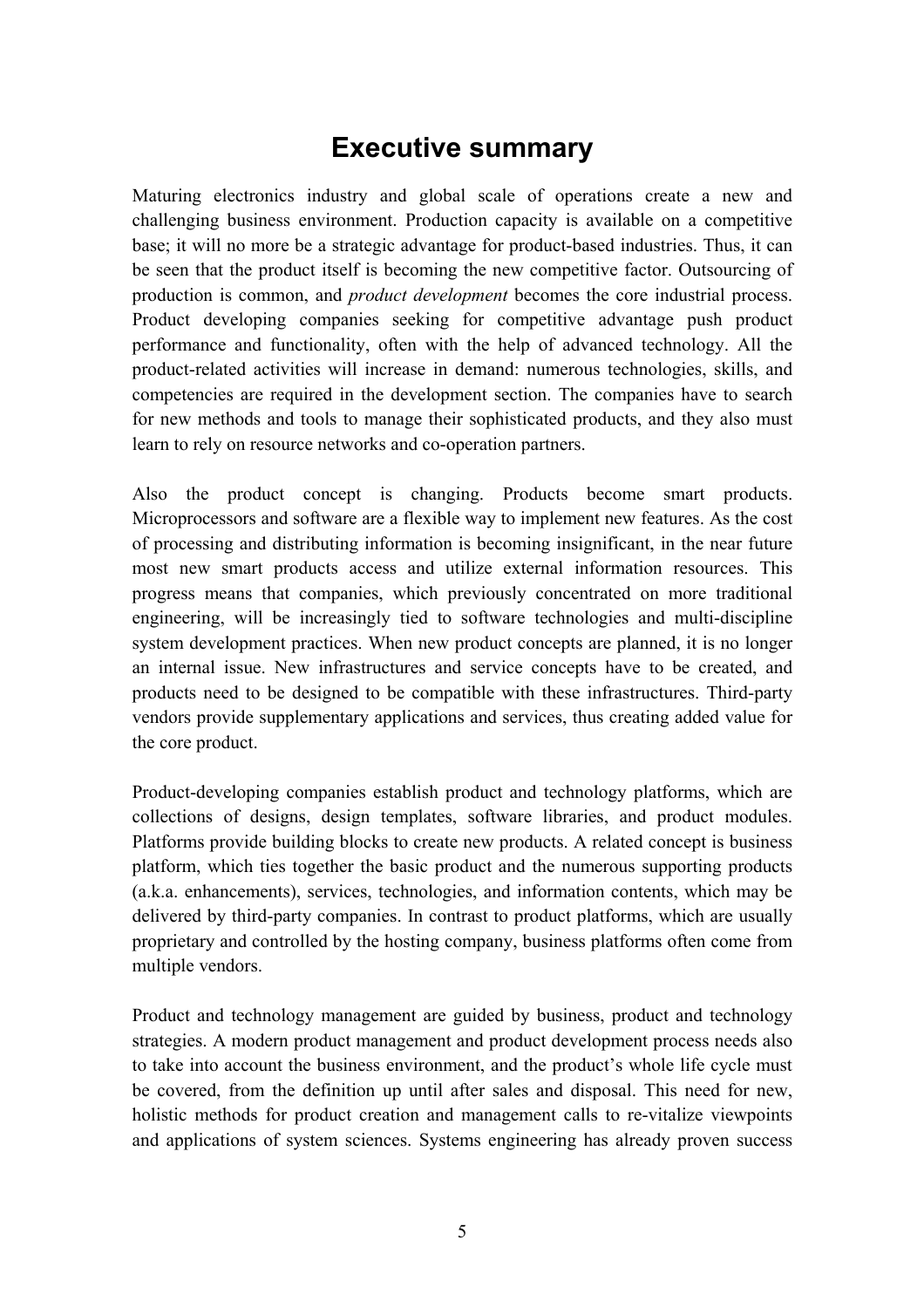records in the development and acquisition of large one-of-a-kind technical systems in the defence and aerospace sectors. The increasing complexity of common product development environment requires application of concurrent engineering principles: collaboration and stakeholder participation. The systems engineering methodology also provides a framework for concurrent engineering, and thus can be seen as a viable approach to support networked design and production of mass-produced consumer products.

Planning and deployment of systems engineering and product life cycle management is challenging. It is a common belief that the systems engineering and product life cycle models are restricted to support creation of very large and complicated one-of-a-kind systems. In fact, the issue is not the systems engineering concept, which is actually a rich and flexible framework for all kind of engineering and development work. The challenge resides in how to create the company-specific and efficient implementations for the complicated real-life situation.

Deployment or improvement of product creation processes requires knowledge and practices of information system development, process improvement and project management. The contemporary industrial-scale product development environment is rich and sophisticated: it includes various design environments and tools, information management systems, requirements for new products, co-operation networks, and management processes, to schedule and monitor the activities and their results. The resulting complexity is beyond "a single system/process deployment". Various models and standards exist to help to assess, rationalize and develop business processes, for example, ISO 9001, TQM, EFQM, ISO 15504, CMM, and CMMI.

Techniques, models, methods, standards and best practices related to systems engineering and improvement of product-life-cycle management, in particular targeted to development of advanced and mass-produced consumer products, are hard to find. The scope of necessary activities is wide, and there is a specific need for experience reports and application cases. Thus, we propose to develop a framework for collecting, evaluating, maintaining, and distributing an expert knowledge base of the topic. This knowledge base will include techniques, templates, and methods to support practical process deployment tasks. The knowledgebase shall not contain just static "one-type-of" method chains, but provide the pool of methods which can be searched according to the needs of various improvement activities, cumulatively updated to keep the company's process knowledge that has been built during the development. Tool support is needed to provide easy-to-use searching, filtering, and selecting of practical methods from knowledgebase, and packaging the knowledge, or methods, into an exploitable format.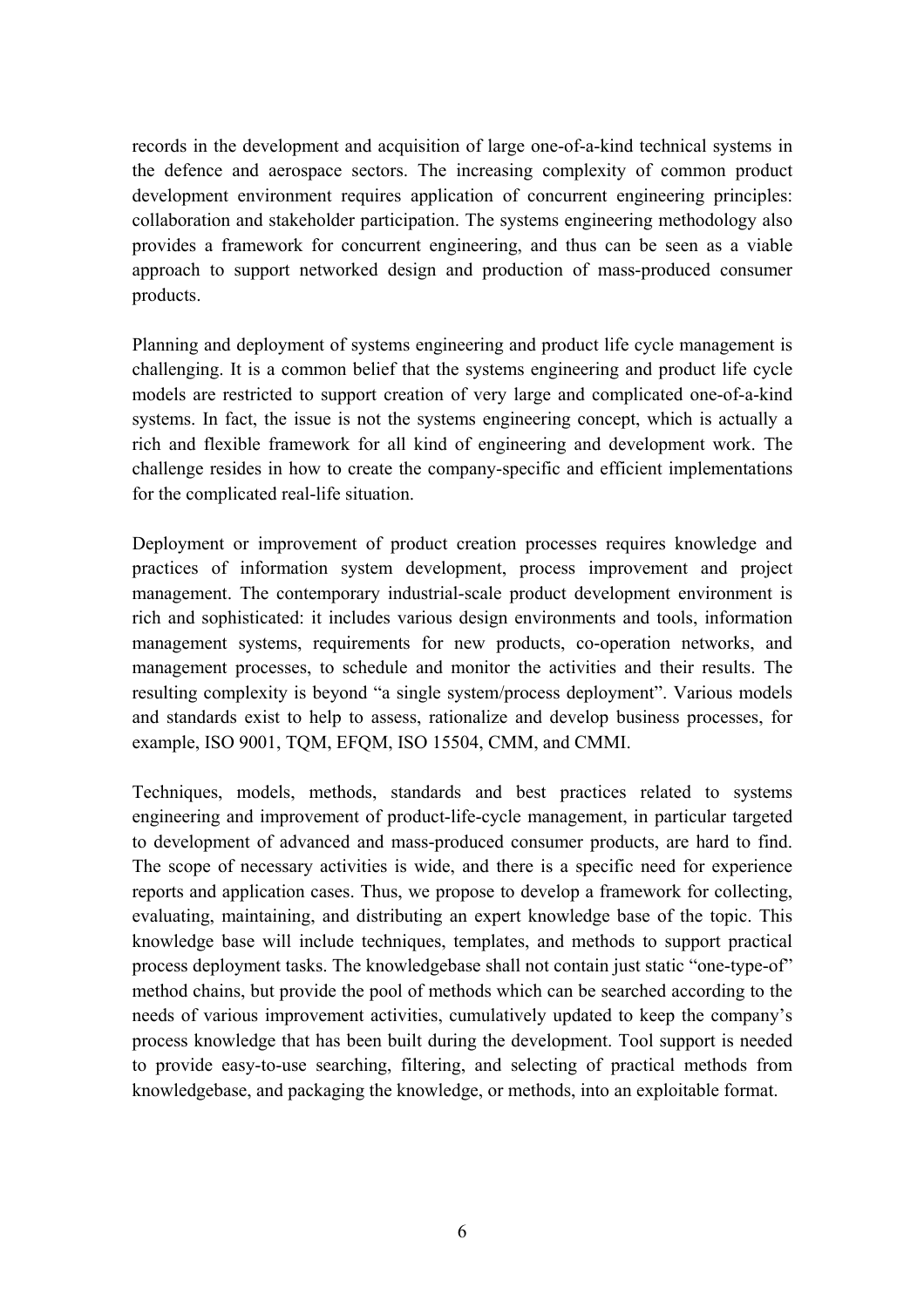## **Contents**

| 1. |                                                                          |                                                                                |     |
|----|--------------------------------------------------------------------------|--------------------------------------------------------------------------------|-----|
|    |                                                                          |                                                                                |     |
|    | 2.1                                                                      |                                                                                |     |
|    | 2.2                                                                      |                                                                                |     |
|    | 2.3                                                                      |                                                                                |     |
|    | 2.4                                                                      |                                                                                |     |
|    | 2.5                                                                      |                                                                                |     |
|    | 3. Fundamental concepts in product creation and life cycle management 17 |                                                                                |     |
|    | 3.1                                                                      |                                                                                |     |
|    | 3.2                                                                      | Comparing systems engineering and concurrent engineering19                     |     |
|    | 3.3                                                                      |                                                                                |     |
|    | 3.4                                                                      |                                                                                |     |
|    | 3.5                                                                      |                                                                                |     |
|    | 3.6                                                                      |                                                                                |     |
|    |                                                                          |                                                                                |     |
|    | 4.1                                                                      |                                                                                |     |
|    | 4.2                                                                      |                                                                                |     |
|    | 4.3                                                                      |                                                                                |     |
|    |                                                                          | 5. Survival kit for product process deployment: the Product Experts' Knowledge |     |
|    |                                                                          |                                                                                |     |
|    |                                                                          |                                                                                | .35 |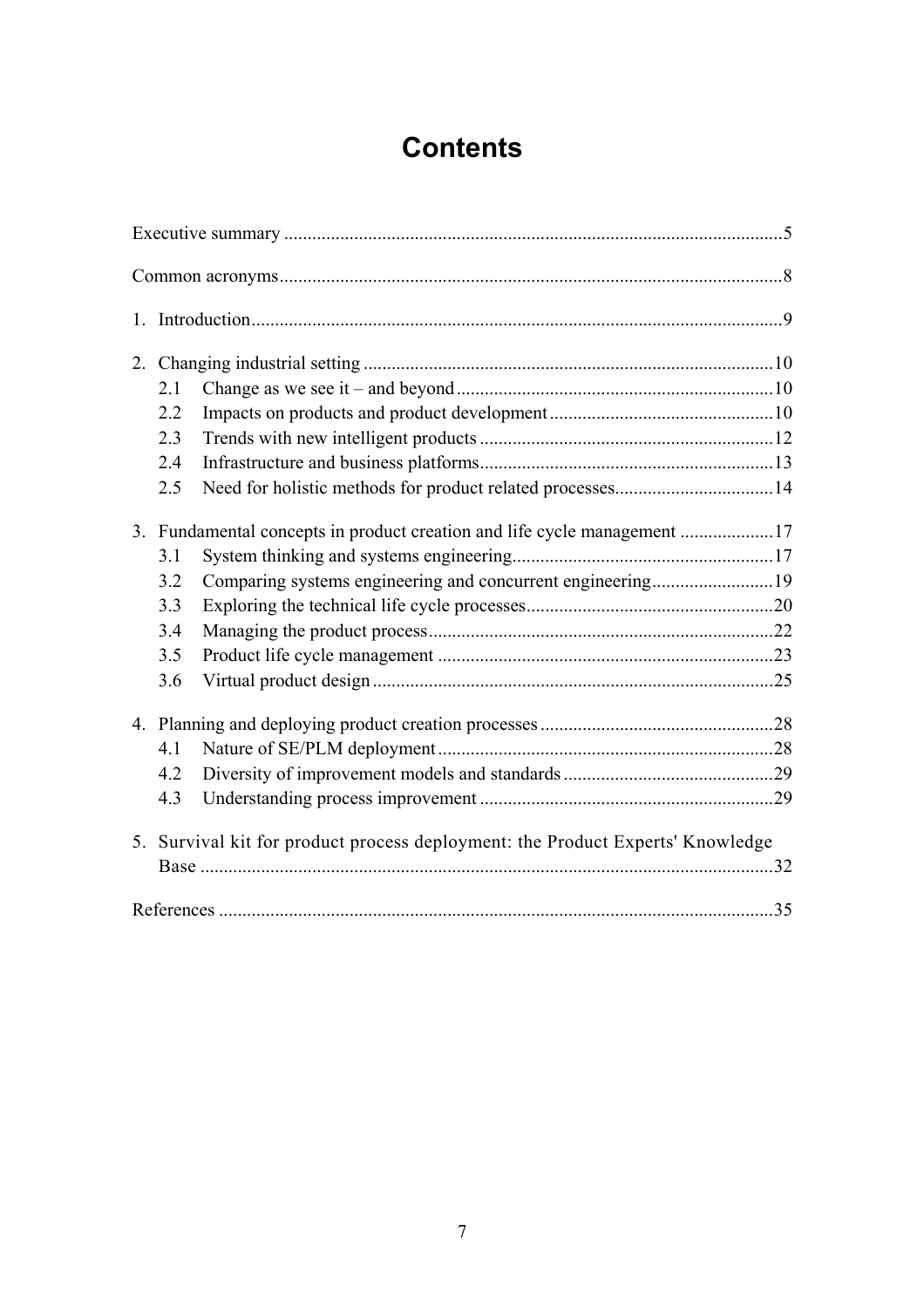## **Common acronyms**

| CAD                  | Computer Aided Design                                         |
|----------------------|---------------------------------------------------------------|
| CASE                 | Computer Aided Software Engineering                           |
| CE                   | <b>Concurrent Engineering</b>                                 |
| <b>CMM</b>           | <b>Capability Maturity Model</b>                              |
| <b>CMMI</b>          | <b>CMM-Integration</b>                                        |
| <b>CSCW</b>          | <b>Computer Supported Cooperative Work</b>                    |
| <b>ERP</b>           | <b>Enterprise Resource Planning</b>                           |
| <b>GPS</b>           | Global Positioning System                                     |
| <b>GSM</b>           | Global System for Mobile Communications                       |
| <b>HW</b>            | Hardware                                                      |
| <b>PDM</b>           | <b>Product Data Management</b>                                |
| <b>PLM</b>           | Product Lifecycle Management                                  |
| Pri <sup>2</sup> mer | Practical process improvement for embedded real-time software |
| <b>RDF</b>           | <b>Resource Description Framework</b>                         |
| <b>RM</b>            | <b>Requirements Management</b>                                |
| <b>SCM</b>           | Software Configuration Management                             |
| <b>SE</b>            | <b>Systems Engineering</b>                                    |
| <b>SW</b>            | Software                                                      |
| <b>TQM</b>           | <b>Total Quality Management</b>                               |
| <b>XML</b>           | Extensible Markup Language                                    |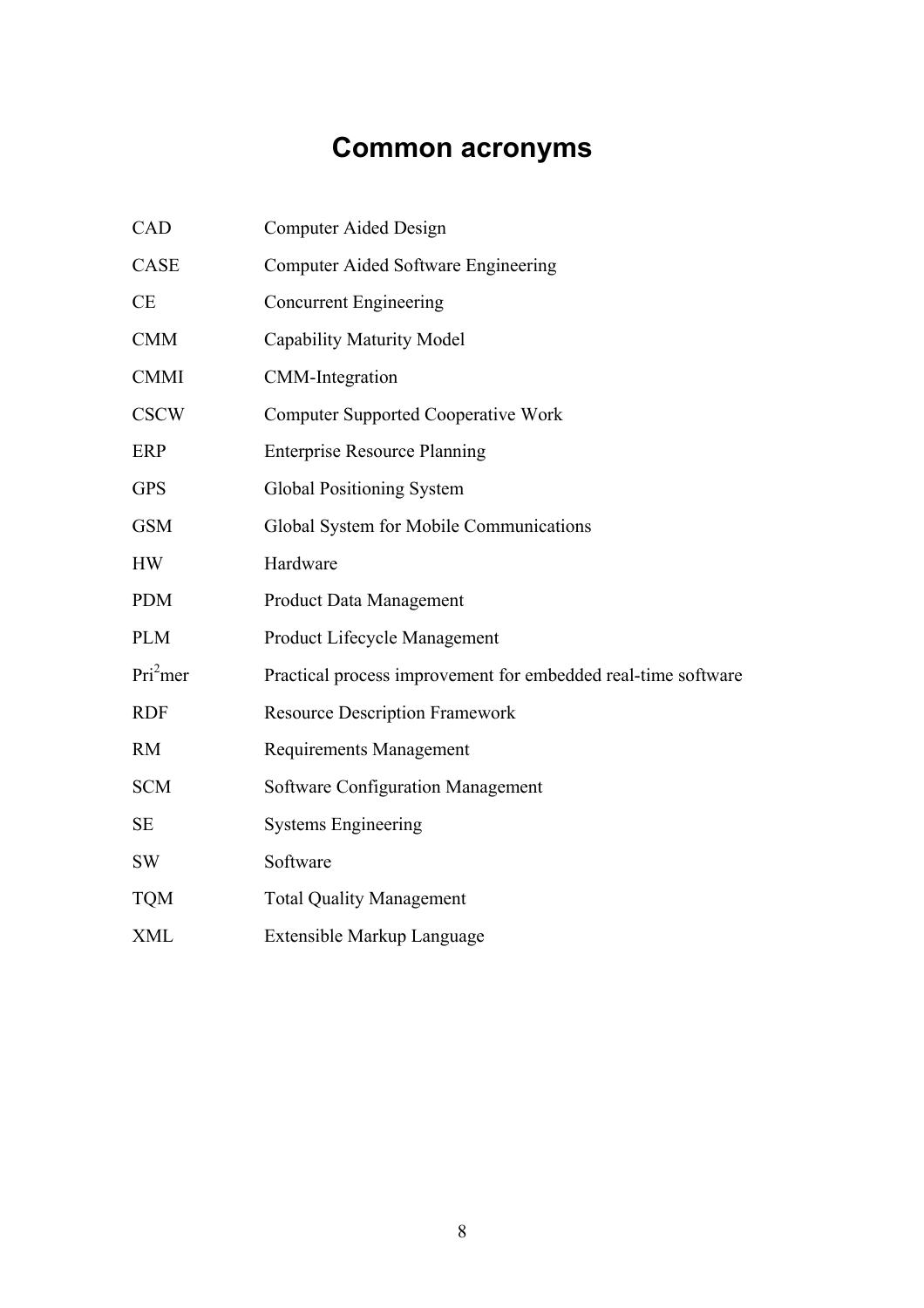## **1. Introduction**

Moving factories and production lines into countries of low cost level is now a reality which impacts also electronics and communications industries. In this case this phenomenon also reveals the maturity level of electronics industry: manufacturing capacity is a service commercially available, and product development is now the main industrial competition factor.

The aim of this document is to address the secret of efficient product development. Our basic message is that product development has to be seen as the core business process, with two main characteristics: 1. the development process has to take into account the entire product life cycle, and 2. all stakeholders including business networks, service providers and end users should be involved with the process.

In practice such a holistic viewpoint means efficient deployment of systems engineering and life cycle management. Setting up a comprehensive, smoothly running and efficiently managed product process requires combined skills of information system development, process improvement, and effective project management. In the literature and in professional journals it is possible to find a large number of theories, techniques, models, methods, standards and best practices. However, it is a challenging task to select, define and implement process deployment and improvement activities, which are appropriate with regard to company specific product technology, resources, business situation, and timescales.

The document starts with the discussion of changing industrial setting that brings in demand for new holistic methods for product creation and management. Then fundamental concepts in product creation and life cycle management are introduced and challenges for planning and deploying product creation and life cycle management determined. Finally, an improvement initiative is introduced.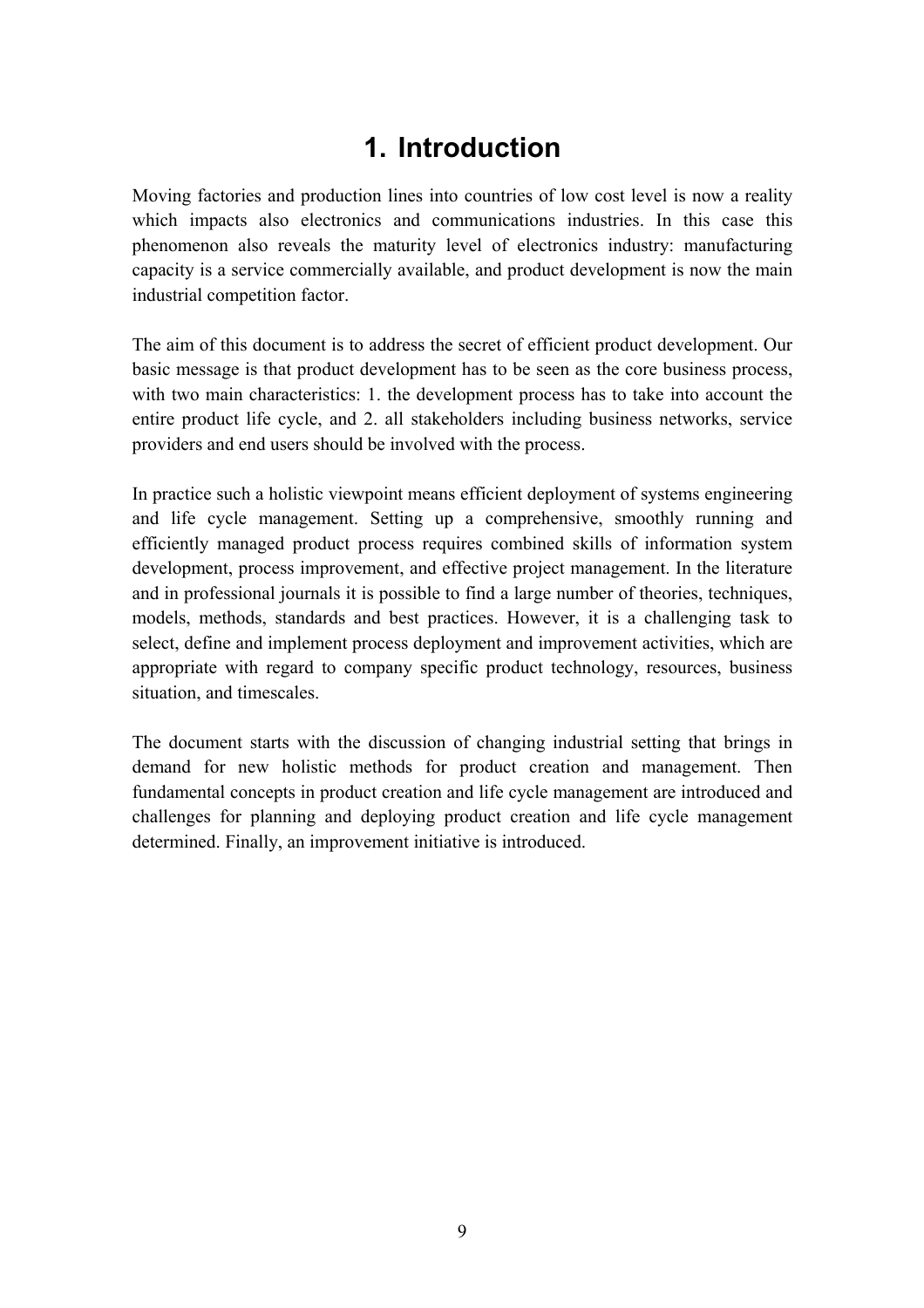## **2. Changing industrial setting**

### **2.1 Change as we see it – and beyond**

Industry is going through a change process. Superficially we see and name this process as globalization, moving factories and production lines into countries where work cost is low. It is indeed true that technology and industry are no longer a protected privilege for old industrial countries. However, this phenomenon is really new only within electronics and communications industry. The similar change has taken place decades earlier in many other industrial branches, including basic steel making, home appliance industry, car industry, and even with semiconductor industry.

Outsourcing electronics manufacturing capacity has been so shocking in Finland, because significant electronics industry is a rather new phenomenon. The trend to relocate production facilities on the global scale will persist, due to the removing barriers of international trade and co-operation. However, there is also another far-reaching change going on, shadowed by manufacturing outsourcing: the focal point of *industrial competition is moving from production to products and services*.

Mass-production has been the heart of industrial revolution. Companies which have been able to create cost-efficient manufacturing facilities with sufficient technology and quality level have prospered. During the last decades production has become a wellunderstood and controlled activity. As a result, production capacity is becoming an abundant commodity, which is available on competitive base. Production capacity that is free-for-all is no more a strategic competition advantage, and the competition moves to new activity sectors. As noticed above, the product itself has become the new success factor. The winner in the game is the one who has the capability of creating attractive products; products that win the hearts of the customers. As the product is now moved into the focal point, *product development has become the core industrial process*.

### **2.2 Impacts on products and product development**

Because product has become a competition factor, product developing companies seek for competitive advantage by pushing forward product performance and functionality, often with help of advanced technology. Thus, products show a tendency to become more and more complicated. At the same time, product development activities become more demanding: numerous technologies, skills, and competencies are required. Companies have to seek new methods and tools to manage their sophisticated products, and they also have to rely on resource networks and co-operation partners.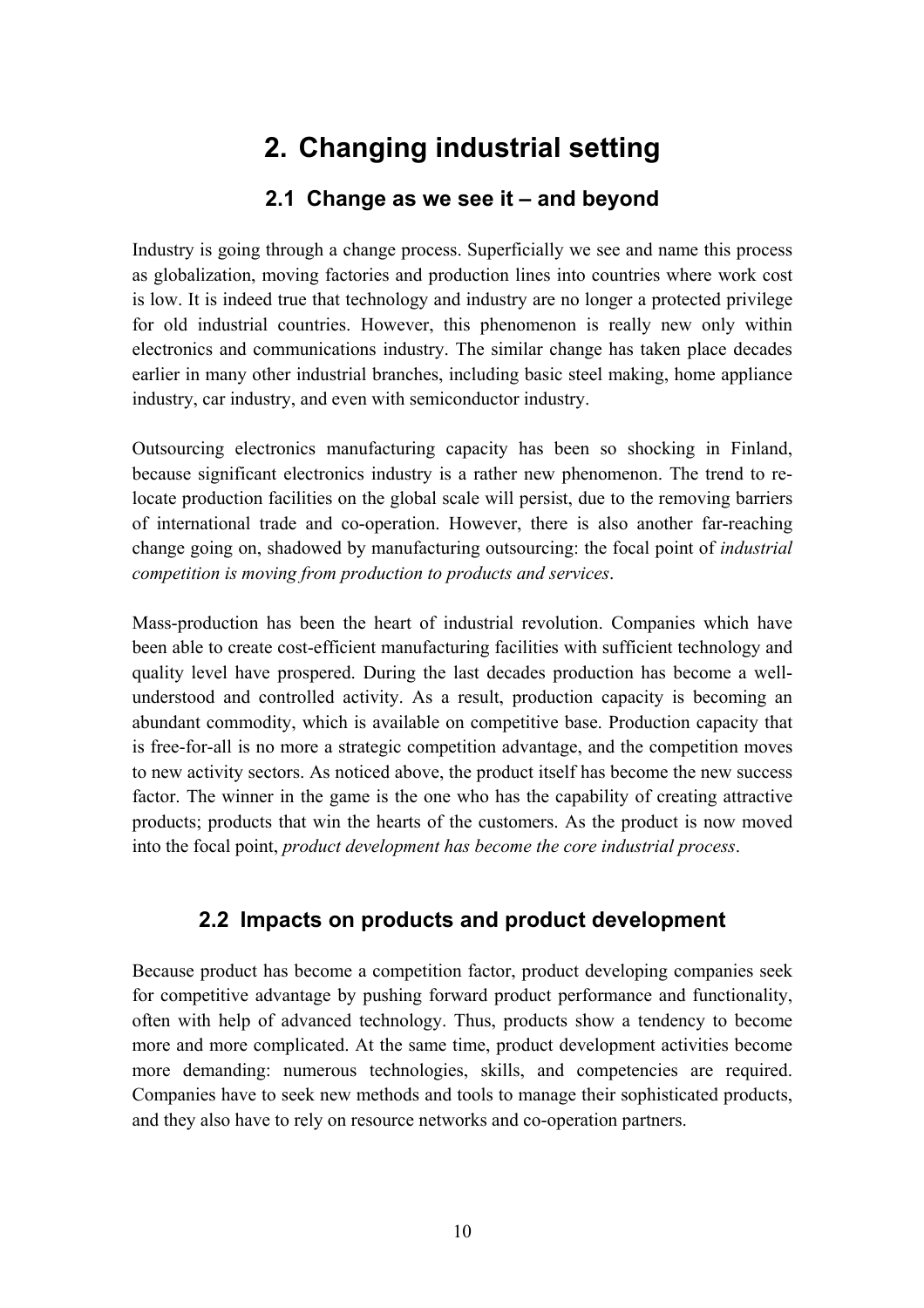The standard method to manage products and technologies of continuously increasing complexity is the modularisation of the product. The concept of modularity can be derived from basic design theories, which decompose the product function into subfunctions and allocate an implementation module for each function. In integrated or ìcoupledî design one module may implement a number of functions, while in the modular design there are more modules but less functions per module. The general rule in design is that integrated design  $-$  several functions per one module  $-$  are more efficient in terms of material and energy use and more economical in mass production, but also more expensive to develop and difficult to modify. The lesson learnt is that complicated products should be modular.

The modularity can be either visible, products may even be re-configurable, or the modularity may as well be concealed from the product's users. Modularity supports creation of product families  $-$  visibly differing products having many features in  $common - and product variation in time by copies of successful models with some$ features enhanced. Economic interest is gained by designing the same advanced but expensive components as parts of multiple differing products, thus making the manufacturing lots larger and sharing the development costs among the different product models.

Modern electronics products are complicated multi-technology artefacts. The use of software has increased in many different product types. Even the traditional products, those which were earlier based on pure mechanical and electronics parts, today include software components, not only in their embedded control core, but also in the user interfaces. For example, nowadays the development cost of software in the industrialrobot industry is about two thirds (Crnkovic et al. 2003). This progress has meant that many companies that previously concentrated on more traditional products have become increasingly tied to software technology and system development practices.

The shift from pure hardware development to integrated product design including software engineering has not always happened without problems. Software is an example of technologies where modularity is intensively utilized (although it can be claimed that over-extensive use of modules and loosely controlled production of new versions of modules is also a source of quality and efficiency problems in software production). In computer products, and increasingly in mobile products, the modularity is not totally concealed from products' users. Although it makes the products much more flexible and allows third party vendors to create added-value software modules for users, modularity can also challenge users by making product user interfaces complicated and confusing.

Product design that is based on modularity is also called *platform design*. A product platform is a collection of designs and other technical items needed for a set of different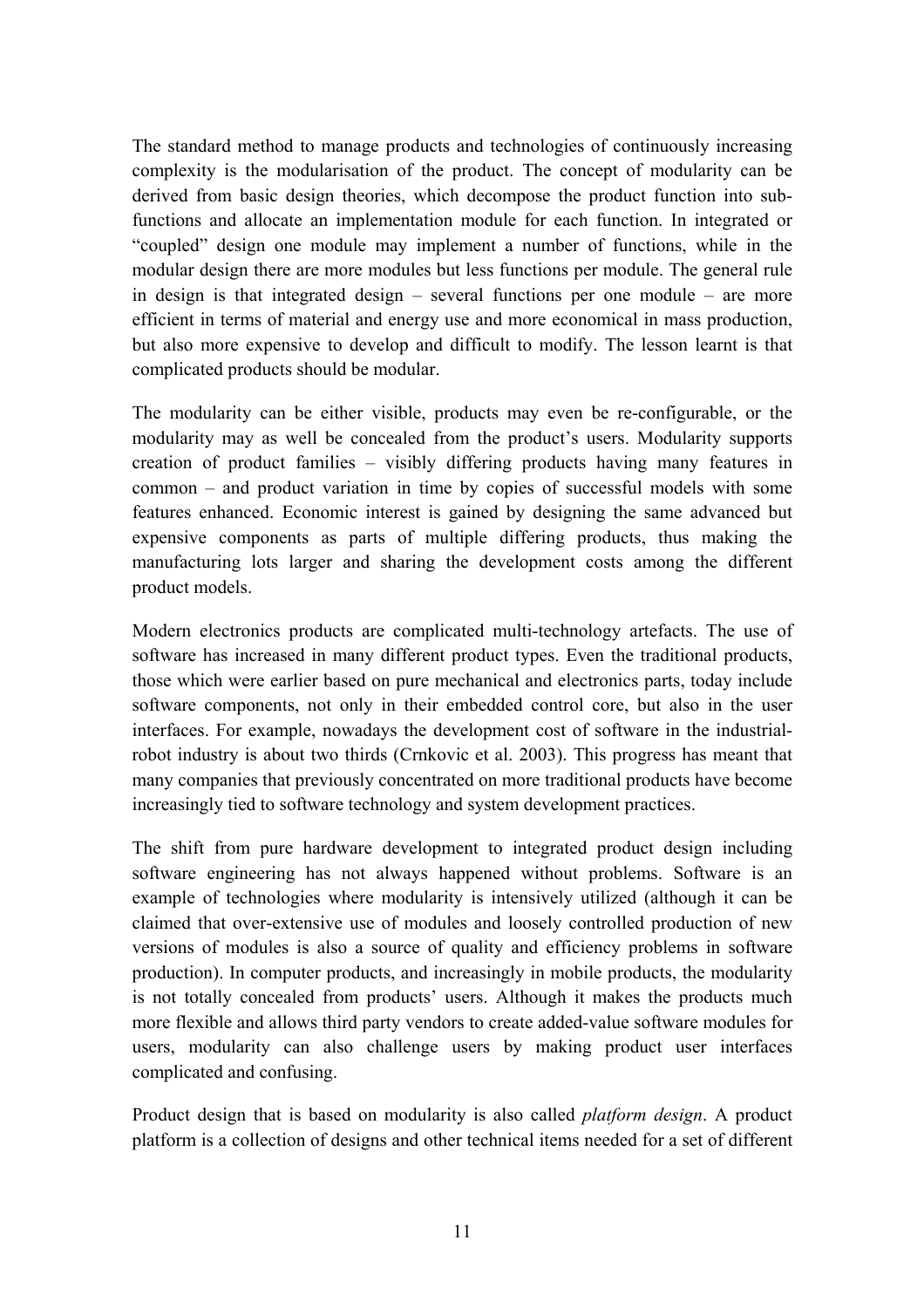present and future product models. A platform may support one or several product families or product lines. An extensive product platform is an important resource and technology depository. Platform's lifespan is much longer than that of a single product. In platform-based design product development is normally decomposed into platform projects and product projects. Planning the platform projects is a strategic issue, as platform items should serve several products and cater also for future needs.

### **2.3 Trends with new intelligent products**

As companies aim to create competitive advantage with new products, they introduce more performance, improved functionality, and better user-friendliness. Electronics components and especially microprocessors are becoming basic building blocks of contemporary products, and software is a flexible way to implement new features. Products are becoming smart products. This trend does not concern only traditional information products like mobile terminals and television sets, but products like cars and diverse home appliances (like in Figure 1) have become software-enhanced.



- Electronic front-mounted touch controls
- 17 temperature settings for each zone
- Electronic digital readout of selected temperature stage
- Touch control on / off switch for each zone
- Touch control main on / off switch with indicator light
- Timer for all zones
- Memory function
- 2 stage residual heat indicator for each zone: 'H' residual heat sufficient to keep items warm, 'h' residual heat insufficient to cook but zone still hot enough for caution
- Boost setting for all zones
- Child lock
- Safety shut off

*Figure 1. A smart cooker.* 

Application of microelectronics and software in products makes them more versatile and user friendly. Furthermore, there is another, fairly new phenomenon: products capable to access and utilise external information resources. So, not only new kinds of products are appearing, but also the way how these products and the required technological infrastructures are created is changing.

Information is a very special commodity. The development of society has progressed parallel with information processing: art of writing, dissemination of printed books and magazines, and finally the transition to electronic forms of information  $-$  the dawn of a new era we are just living with. Information technologies consume only little energy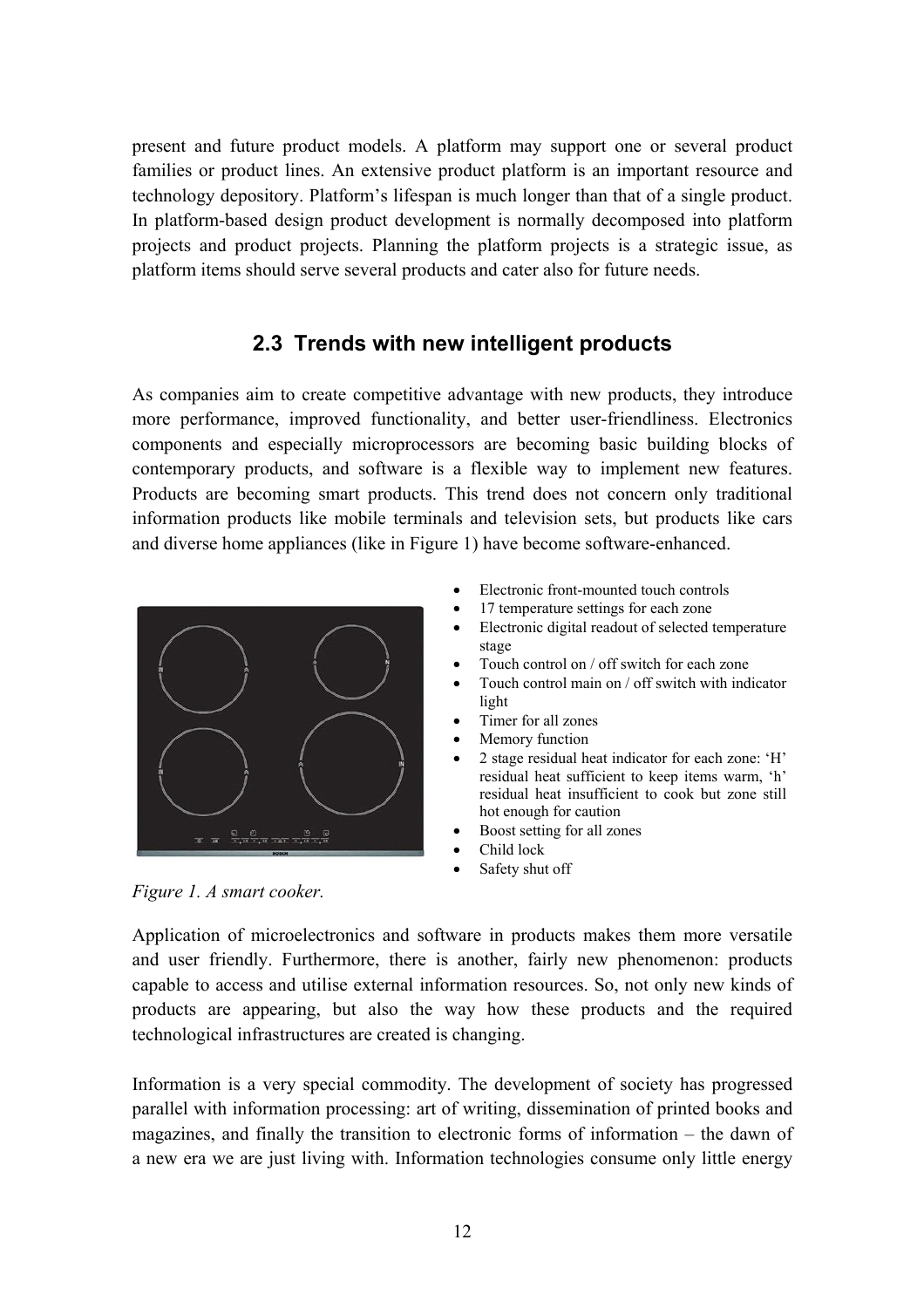and material resources, and we can be quite sure that, due the continuing progress of microelectronics, costs of storing, processing, and distributing information will soon be insignificant. So what matters now and in the future is how we deal with the information: how we create it, how we shape it into the form of identifiable contents and services, and how we do business with it.

It seems unavoidable that in the near future practically all new smart products are dealing with information resources. This is not only an issue with mobile terminals, which are already capable of accessing existing internet-based resources and electronics mass media, but other consumer-appliances as well. For example, transportation systems will be able to provide navigation and traffic control resources to help the driver, and also entertainment and commercial service catalogues for passengers.

All media products have certain common features. They need some source of information and access to the communication infrastructure, so that consumers can utilize the information resources. The success of new products is critically dependent on access to the external information, and creation of the logical packages to distribute the information: applications and services. To implement these product ideas it may be necessary, to reshape the embodiment of the "product". The product functionality is no longer concentrated in the physical device, which the user carries with him, but shared between the user's device and the environment where the application is used. For example, consumers could only carry along some identification device, which would then allow them to use private or public media applications.

### **2.4 Infrastructure and business platforms**

After discussing product related issues, we will re-consider the platform concept from a global business viewpoint. Contemporarily, information-enhanced products also require established and mature infrastructure. From the technological point of view, there has to be commercially available components, tools, and services for the key technologies, in addition to well-selected company specific, and thus proprietary, development work and technology. As we have pointed out, modern product design is complicated and elaborate. In order to develop new product models and product families rapidly and in a cost-efficient way, product companies establish product and technology platforms. A platform is a collection of reusable design modules, design templates, software libraries, and product modules, which can be used as building blocks to create instances of new product models.

Another interesting concept is business platforms  $-$  although this concept is more complicated and more difficult to conceptualise. A business platform ties together the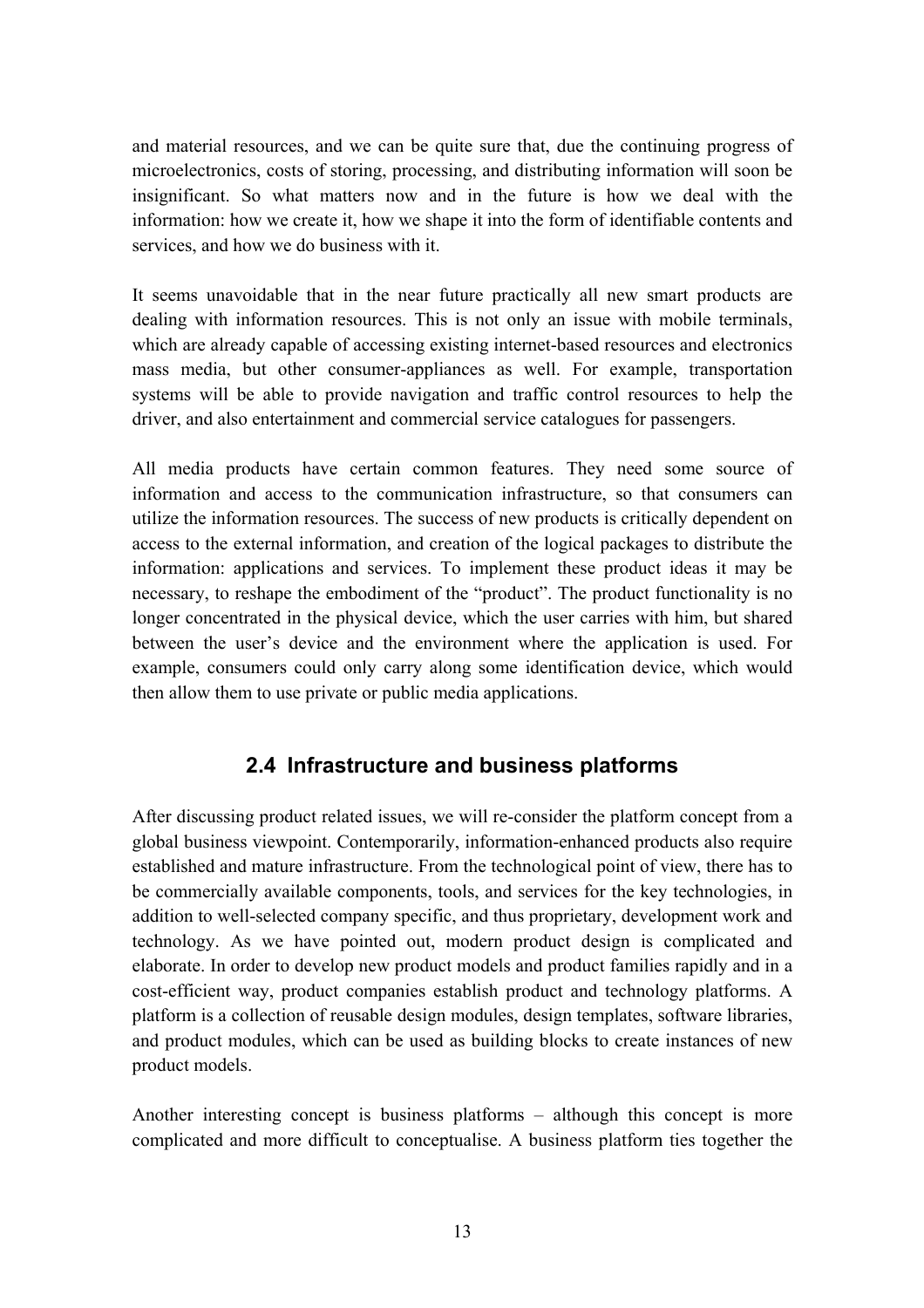basic product and the numerous supporting products, services, technologies, and information contents from third-party companies. In contrast to product platforms, which are usually proprietary and controlled by the product company, business platforms often come from multiple vendors (Wonglimpiyarat 2004). Examples of business platforms are the Internet, Windows Operating System, game consoles, and the Symbian software platform. Perhaps the most fundamental form of business platform is a concept standard, for example GSM or GPS (Global Positioning System).

When we discussed modern, information-enhanced products, or media products, we pointed out that use of those products is critically dependent on the availability of information (the content) and the information delivery channels. Thus, launching such products is possible only when the overall infrastructure is present. Business platforms are central elements of such infrastructures. Although business platforms are often formed through gradual evolution and are available from multiple vendors, companies also strive to create and control business platforms to gain competitive advantage. For example, 3G mobile phone standards are controlled by patents: the leading companies holding major patents gain cost advantage, as competitors have to license key technologies for accessing the platform.

Developing new products is not only a technical issue. The products need infrastructure and information contents. On the other hand, companies have interest in cooperating with the other vendors of the infrastructure for several reasons. It is advantageous to accelerate the formation of the infrastructure and provision of third-party contents and services. It is also necessary to make the own product and product platform compatible with the needs and objectives of information distributors and content and service providers.

### **2.5 Need for holistic methods for product related processes**

Product development is one element in a comprehensive set of activities: product and technology management, guided by business, product, and technology strategies. The purpose of product management is not only to create new products, but also to create the knowledge and competence to cope with product and technology related activities. At the same time, it is necessary to participate in the formation of the network, which creates the necessary infrastructure and business structure for marketing and utilization of the products.

A modern product management and product development process needs to take into account the business environment which is interested in the new product type (see Figure 2). There is also a need to cover the entire product life cycle, from concept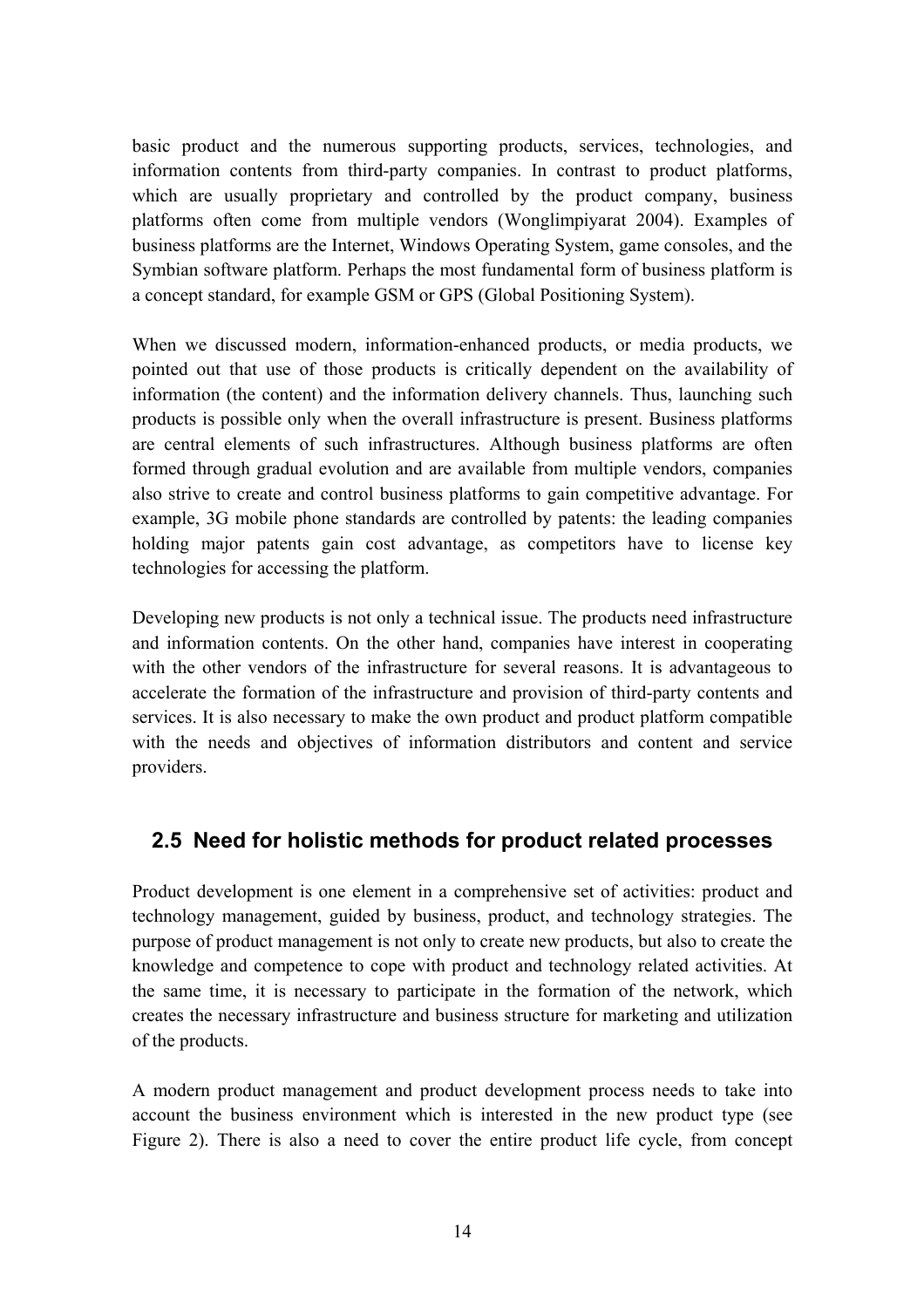definition through design phases and manufacturing, up to after sales activities and disposal. Product platforms, product roadmaps, and business platforms must also be included into the scope of product management.

The need for new, holistic methods for product creation and management calls to revitalize viewpoints and applications of system sciences. The fundamental principles of systems analysis are not new, and they have also been applied in engineering and engineering management. *Systems engineering (SE)* and *concurrent engineering (CE)* have been applied successfully in the development and acquisition of large one-of-akind technical systems in the defence and aerospace sectors worldwide. Also, various product life cycle management solutions have been developed to support traditional product development. Now the increasing complexity of product business requires application of those same principles in design and production of mass-produced consumer products.

A good starting point to re-consider product-related processes is to consider the following principles of concurrent engineering:

- 1. All product interest groups should participate in the product development process. These parties include the internal functions of the company, main partners and contractors, the stakeholders of relevant business platforms, and consumers.
- 2. The product development process must be transparent: product-related information, including the discussions and contributions of product interest group members should be visible to the participants of the product process  $$ taking into account requirements of confidence.

There are good sources of information and guidance for planning and running product development activities (see for example Ulrich & Eppinger 2000). Our intention is not to repeat this material, but to complement it through the process viewpoint: how to define and implement these proved techniques and practices as well defined and controllable business processes.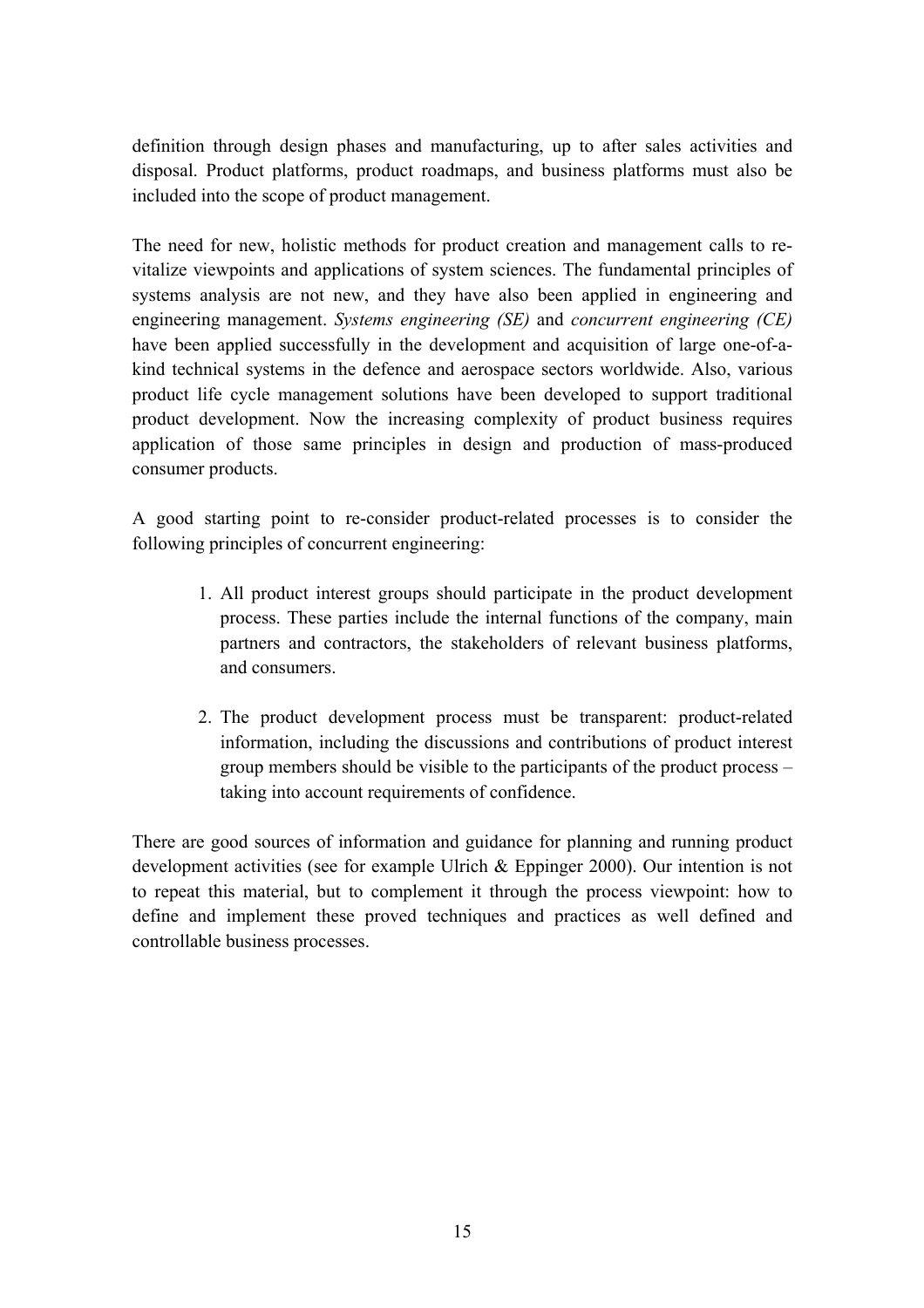

*Figure 2. Next generation of development and manufacturing of consumer products.*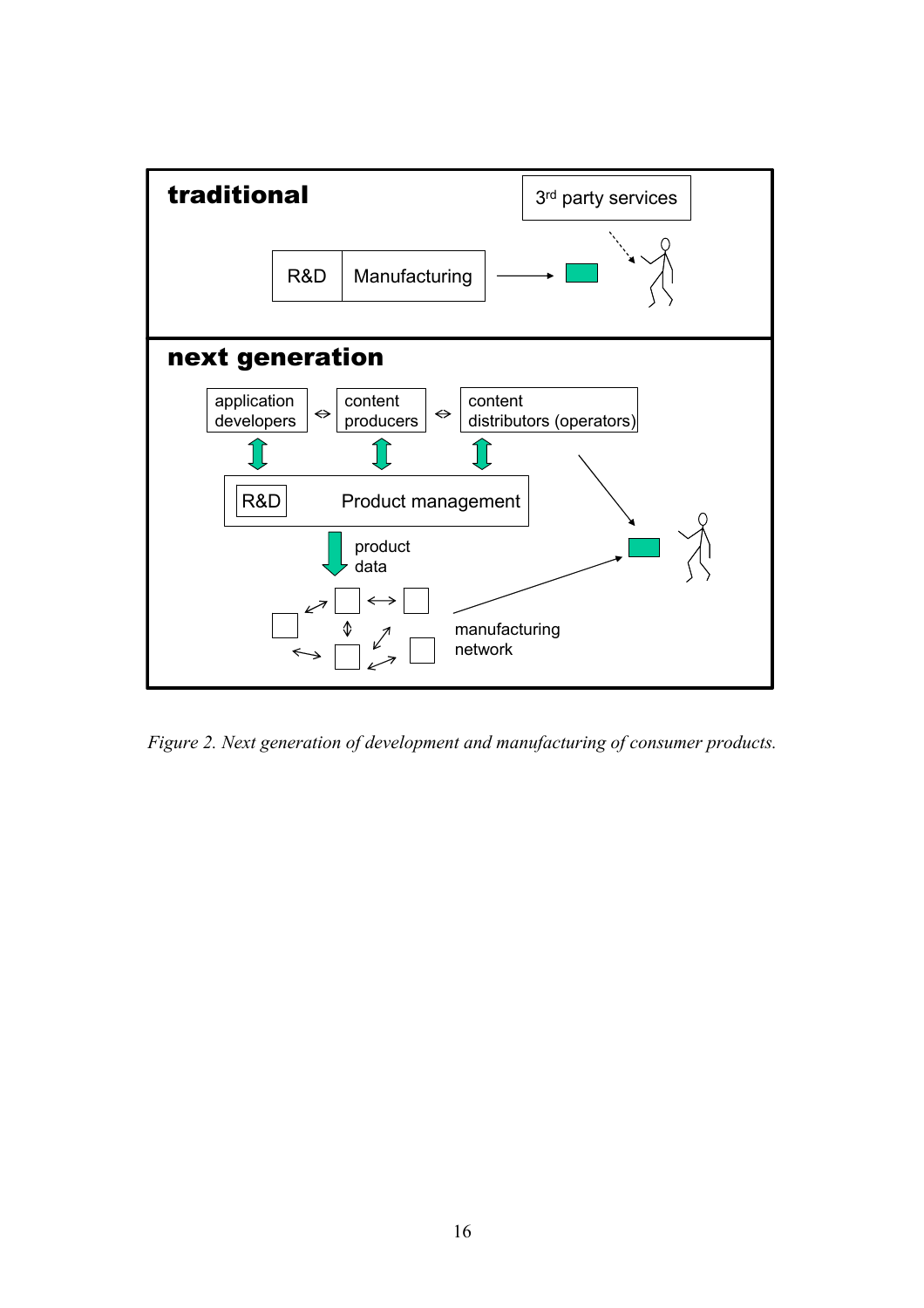### **3. Fundamental concepts in product creation and life cycle management**

In this section we discuss some fundamental concepts in product creation and life cycle management. Our aim is to illustrate reasons for the complexity of product creation process. We also discuss controlling, organizing, and visualizing the elements of the process.

### **3.1 System thinking and systems engineering**

In design and engineering, systems theory approach aims at understanding, analysing and explaining technical objects. A system is seen as a collection of entities, which interact with each other and with the environment. The critical aspect is to recognize the system's boundaries. The concept of boundary is more or less artificial, and depends on the viewpoint. Sometimes there are no natural boundaries, for example in the case of organisational and social systems. In product engineering it is usually fruitful to analyze the product boundary: what in the environment is interesting as regards to the product, and what kind of interactions there are or should be. When analyzing a product, it is also useful to distinguish three different systems: the technical system (the product), the physical product environment and the human activity environment. An advanced analysis aspect is to consider the service that the product provides as a system.

An approach that brings together the different skills, disciplines, development stages, and stakeholders during product development is called *systems engineering* (SE). Stevens et al. (1998) define systems engineering as follows:

*The technical and control actions associated with the processes in the system and capability development processes.* 

We can understand systems engineering as a rational and holistic model to create a design, so that all the aspects of the design are taken into account: (1.) all components of the artefact which have to be designed; (2.) the environment, where the future artefact is to be used and utilized through its life cycle; and (3.) the organisation of the human activities which create the design. Thus, it actually provides a full model for creating new products.

The core part of the SE model consists of the technical life-cycle processes. They comprise a sequence of constructive activities, which refine and transfer the requirements of a future product into a description of the product structure. It also includes a verification track, which assures by several kinds of tests that the design is correctly made in the technical sense, and that it fulfils the requirements originally set.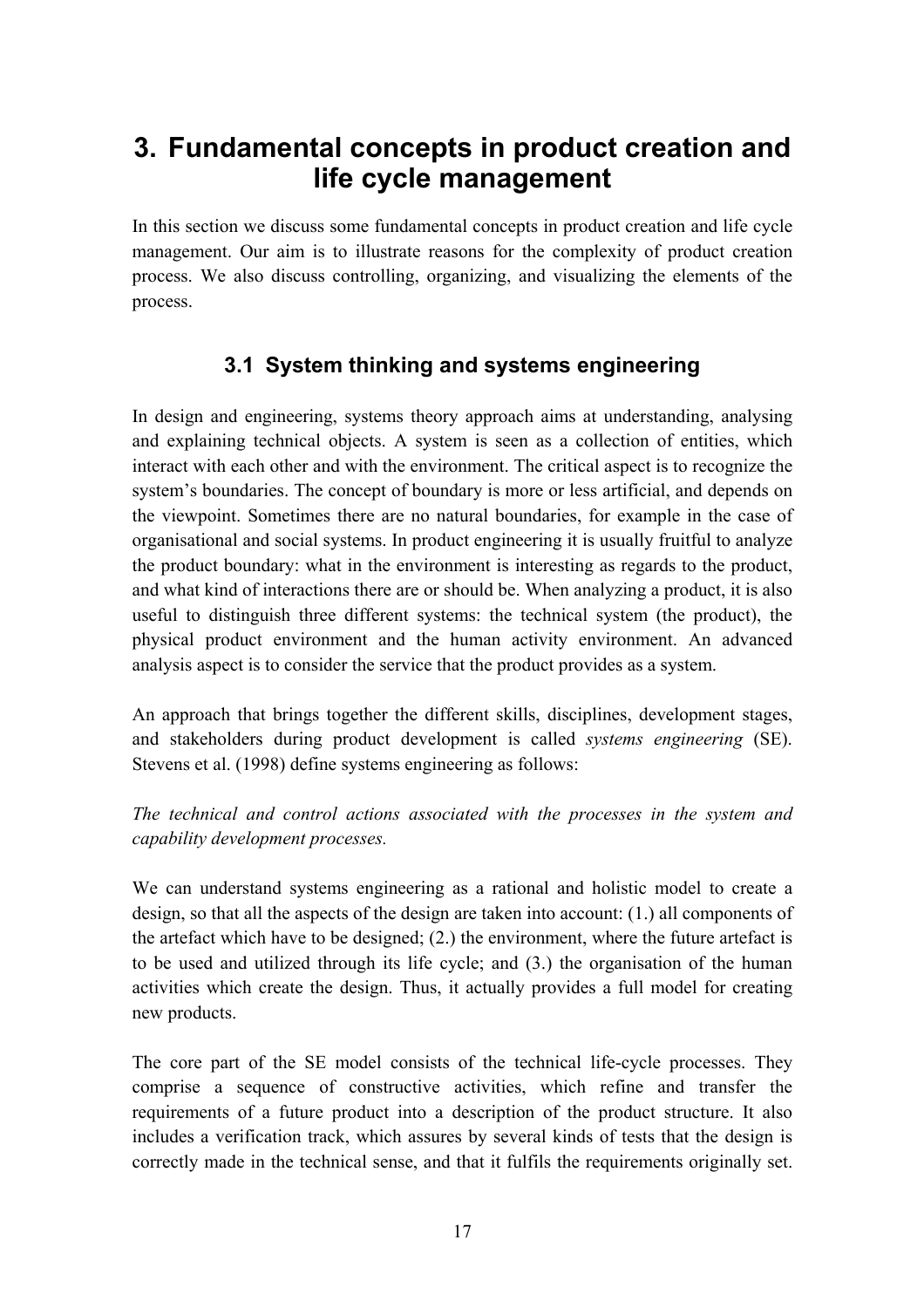Also an analysis track is included to apply formal methods to ensure integrity and soundness of the designed parts before they are realized as prototypes. The model considers the product as a system, in reality a collection of subsystems defined according to their functions. The product is decomposed according to the technical disciplines: for example, divided into mechanical, electronic, software, thermal, electromagnetic, industrial design, and usability domains. A decomposition of the technical life cycle processes is illustrated in Figure 3.



*Figure 3. Technical product design life cycle processes (Lepp‰l‰ et al. 2003).* 

Discipline-specific engineering approaches focus on their own special area, providing mechanisms to support design in that area. SE, on the other hand, provides a framework for the work on each engineering discipline alone and several of them together, still remaining independent of each discipline or product type. Stevens et al. (1998) state that the role of SE depends on the ability to communicate across the disparate groups involved in a development. On large systems it is performed at multiple levels throughout the development and by every discipline (Stevens et al. 1998).

The development of complex products is dispersed into several concurrent design processes, including HW, SW, and other discipline specific processes. One special characteristic in this type of development is the parallel development of HW and SW, also called co-design. ITEA Technology Roadmap for Software-Intensive Systems (2004) lists the following challenges for systems engineering: evolutionary design, product line engineering, automation in verification and validation, system architecture trade-off analysis, and hardware/software co-design.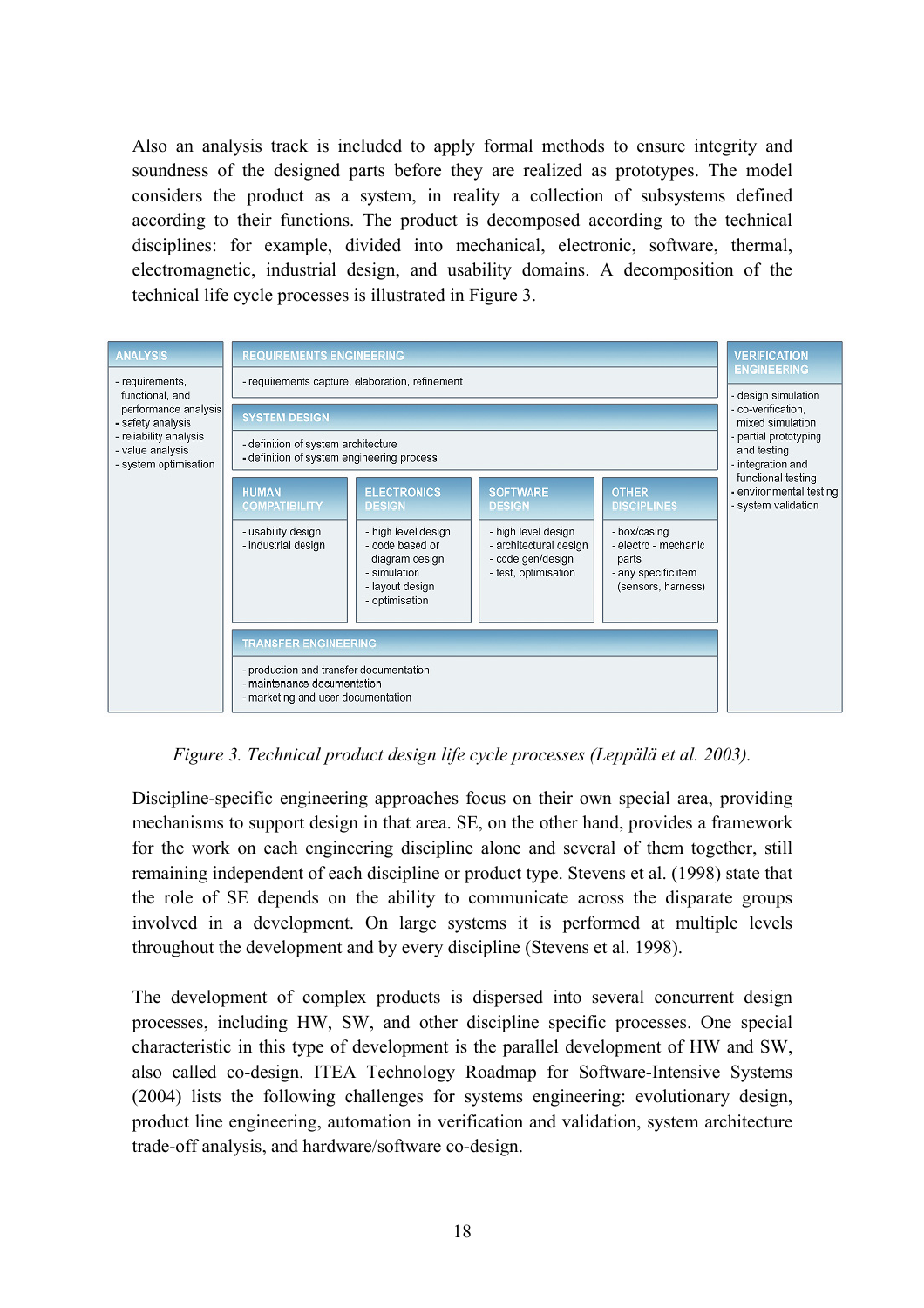The systems engineering cycle is finalized by so called transfer engineering phase, where information is produced to utilize the end product: information for production, maintenance, training, and user guidance.

#### **3.2 Comparing systems engineering and concurrent engineering**

Figure 4 is a high level domain representation of a systems engineering process, highlighting engineering techniques and disciplines. It assumes an overall activity flow from top to bottom, but it does not tell how to organize, execute and control these activities. Implementing an engineering process means that the elements of designing are organised into a coordinated and controlled effort. Process management it the compound act of planning, executing, and controlling the systems engineering process ensemble.

While the systems engineering approach aims to take into account the environment where engineering is conducted and managed, it has to include a number of auxiliary processes. This is reflected in the established systems engineering standards, like the ISO/IEC 15288 Systems Engineering reference standard and the CMMI-SE/SW/IPPD/SS process assessment standard for Systems Engineering, Software Engineering, Integrated Product and Process Development, and Supplier Sourcing.

#### **Product management**

roadmapping, product and product family planning, programme management, project initiation, portfolio management

#### **Technical life cycle processes**

requirements capture, product architecture, analysis, detailed design, verification, integration, validation, production, user support, disposal

#### **Project management**

project planning, risk analysis, project control, change control, configuration management

#### **Organizational support**

documentation, infrastructure management, resource management, problem solving, knowledge and platforms

*Figure 4. Processess within the scope of systems engineering.*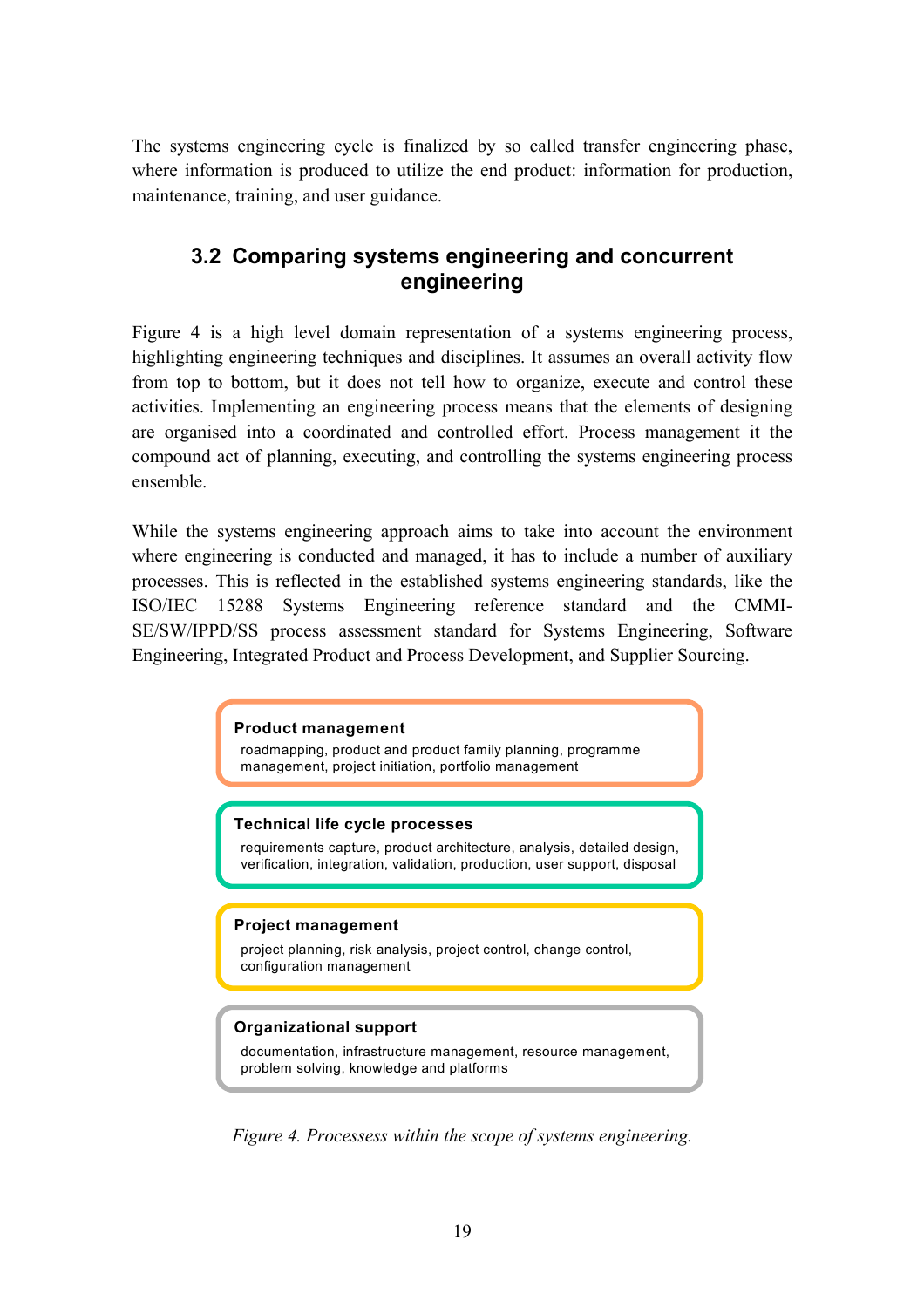Figure 4 illustrates the multitude of organizational processes within the scope of systems engineering (though simplified, i.e. not directly adopted from the abovementioned standards).

The advantage of process management disciplines is addressing both the performance and the content of activities. The processes describe the actual activities performed within the organisation. They have the capability to bypass functional and hierarchical  $$ more or less artificial – superstructures, and allow focusing on the essentials.

This discussion of systems engineering is completed by relating it with concurrent engineering interpretations. The first interpretation is communication: all important product stakeholders should participate into the process. As systems engineering highlights environment and management of engineering processes, it clearly includes the processes and the control functions for this participation. The second interpretation is: concurrent engineering aims at speeding up product engineering by organizing it into parallel activities. This is also a natural property of systems engineering, which can be described as an ensemble of concurrent processes. We can conclude that *the systems engineering model is a viable framework for implementing concurrent engineering principles.* 

As we pointed out in chapter 2, companies create and maintain technology platforms  $$ collections of designs – which are building blocks for the present and future products. So the development projects are often distinguished between platform projects and product projects. When product line and product family thinking is advancing, product development is actually performed in many parallel design projects, which can be coordinated applying SE principles. An interesting issue is how to implement the parallelism in the technical lifecycle processes, because the sub-processes within the life cycle have strong mutual dependencies. Actually, different models of parallelism define different technical life cycle models, which we will discuss next.

### **3.3 Exploring the technical life cycle processes**

The traditional design life cycle emerged during the first half of the 20th century. It took the shape of a linear and progressive sequence, from the definition and refinement of the requirements to construction and testing a prototype. NASA adopted this model for aerospace projects and introduced an important improvement: the phased project planning method, PPP. The design process was decomposed into sequential phases, and after each phase there was a review. Only after a successful review and resolution of review issues was proceeding to the next phase permitted. This linear design sequence, which is generally also known as "the waterfall model", is quite natural for very large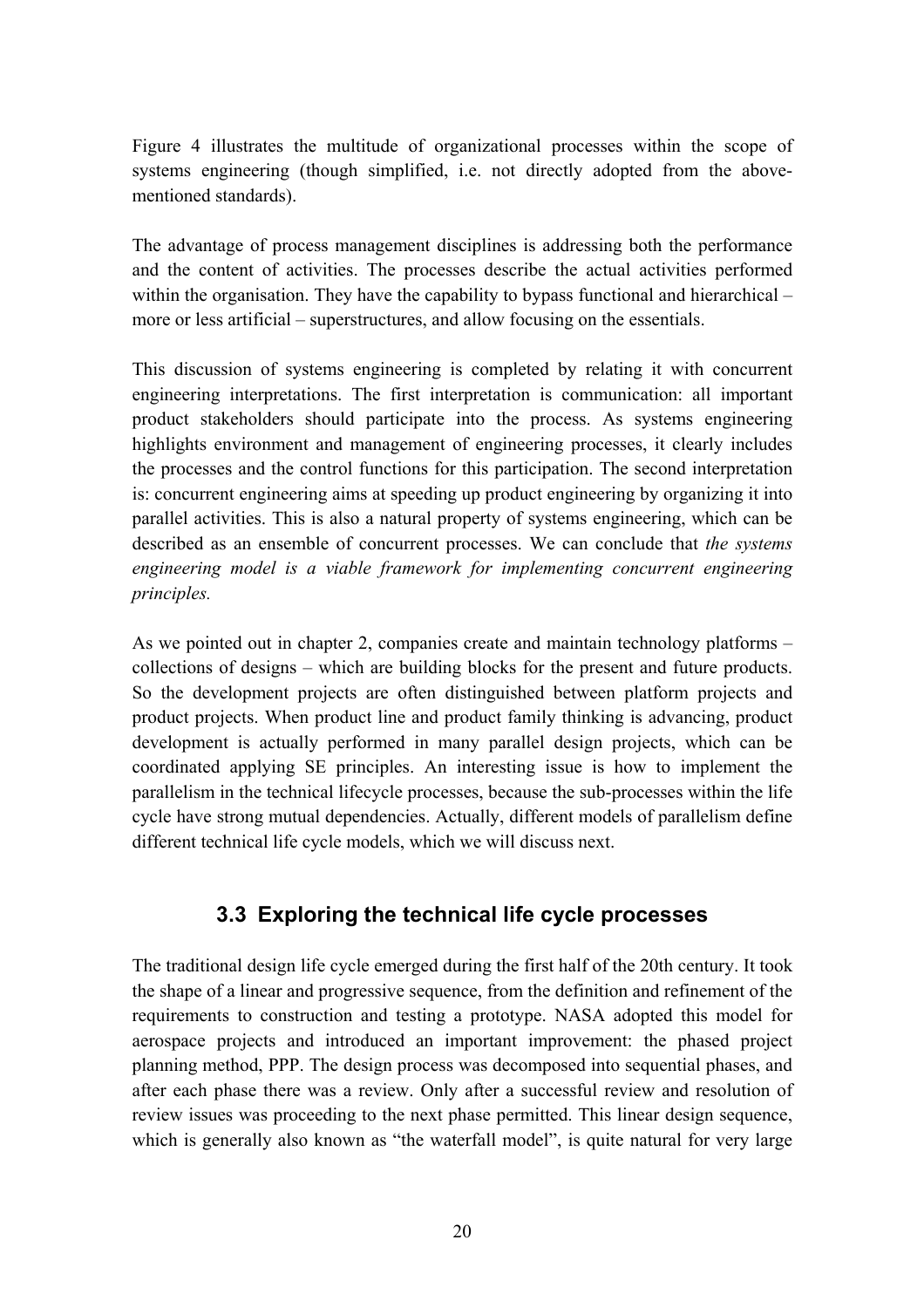projects. It provides the basic principle for application of managerial control over design processes.

The linear model for system development divides the development life cycle into two main sections. The first section is used to define what is to be build (*definition (requirements / architecture)*). The second section is used to integrate and verify what has been built (*integration/verification*). Another view to system development is to enhance the traditional sequential model by adding horizontal links between *definition* and *integration/verification* sections. This produces a model called *V-diagram* (Figure 5). Kotonya & Sommerville (1998) and Stevens et al. (1998) state that after system level requirements specification, architectural design divides and assigns system level requirements into sub-system level entities, which further are specified and divided into smaller entities. This specification takes place on various levels during system decomposition, in co-operation with architectural design, until the sufficient practical implementation level has been reached. Hooks and Farry (2001) emphasize coordination and requirements traceability between these levels to ensure that all requirements are flowed from the top and through all the refinement levels.



*Figure 5. Development approach based on V-diagram (Stevens et al. 1998).* 

Stevens et al. (1998) suggest that the customer-supplier relationship applies at each level. E.g. the system level process agrees the specification for a sub-system level and asks for a set of components from the sub-system level. Thus, the system level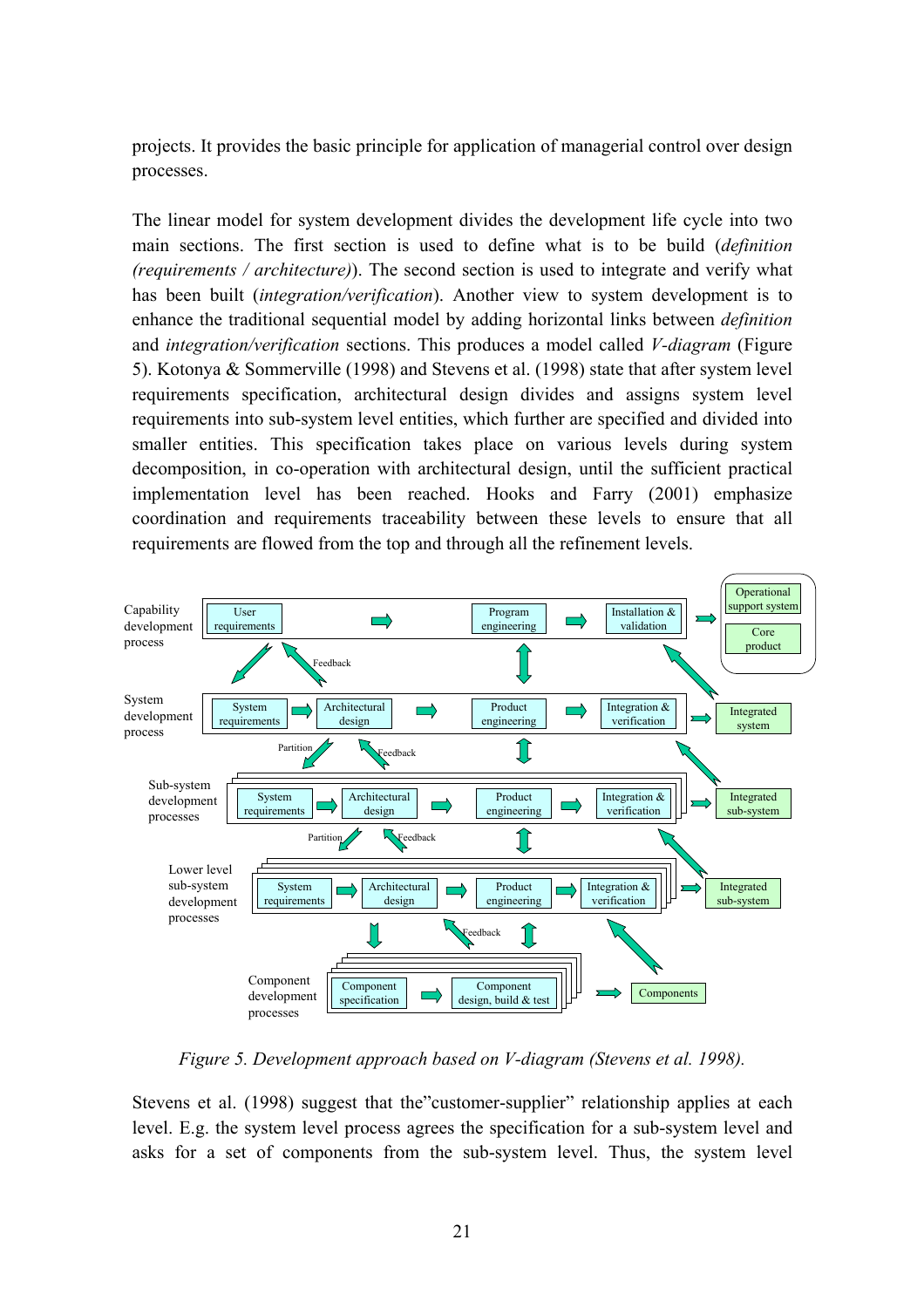(customer) negotiates with the sub-system level (supplier) and sub-system levels negotiate further with their suppliers. Stevens et al. (1998) also state that the architecture defines the components that must be supplied from lower level and therefore it actually shapes *the managerial structure* of product development. It is noteworthy that in this kind of approach, the total number of interactions between upper and lower level teams and processes is significant. Thereby system engineers must keep a holistic viewpoint to the system development.

Although the V-model engineering process illustrates basic design concepts and issues, it has been claimed to be insufficient to be applied as such. In reality, the design process may have to be repeated, once or several times, to improve the results. This cyclic arrangement is called spiral model design. Even the spiral model is unsatisfactory in most practical cases. In an improved, iterative, model, the product is designed through a series of small design steps and modifications, iterated if necessary to produce the requested sub-component. This is a feasible model especially for software, where building non-physical prototypes for testing is a fast and automated process. Many design projects are actually improvement projects, where only some modules of the product are redesigned.

### **3.4 Managing the product process**

As we have seen, the product creation process is actually an ensemble of concurrent processes (see Figure 3). In a product development project, the project starts with a planning phase, which considers what kind of engineering and supporting processes are to be involved. Management processes are included in the systems engineering model, taking control of executing and scheduling the technical life cycle activities.

Project management appears to be one of the most general and uniform industrial processes. It was originally developed for large construction projects, to control and schedule multiple activities and their mutual dependencies. However, project management appeared to be useful to control any bounded activity, especially if the task is non-trivial, risky, and unpredictable. This is why product design is usually performed within the project envelope.

A product development effort is planned as a project  $-$  or often as an ensemble of projects. More precisely, it is decided up front what elements of the engineering model are included, and how the elements are sequenced and scheduled. This implementation is then compiled into a project plan. In addition to the planning and scheduling of technical design tasks, also the technical documentation structure has to be include: requested documents describing the design, and required control documents.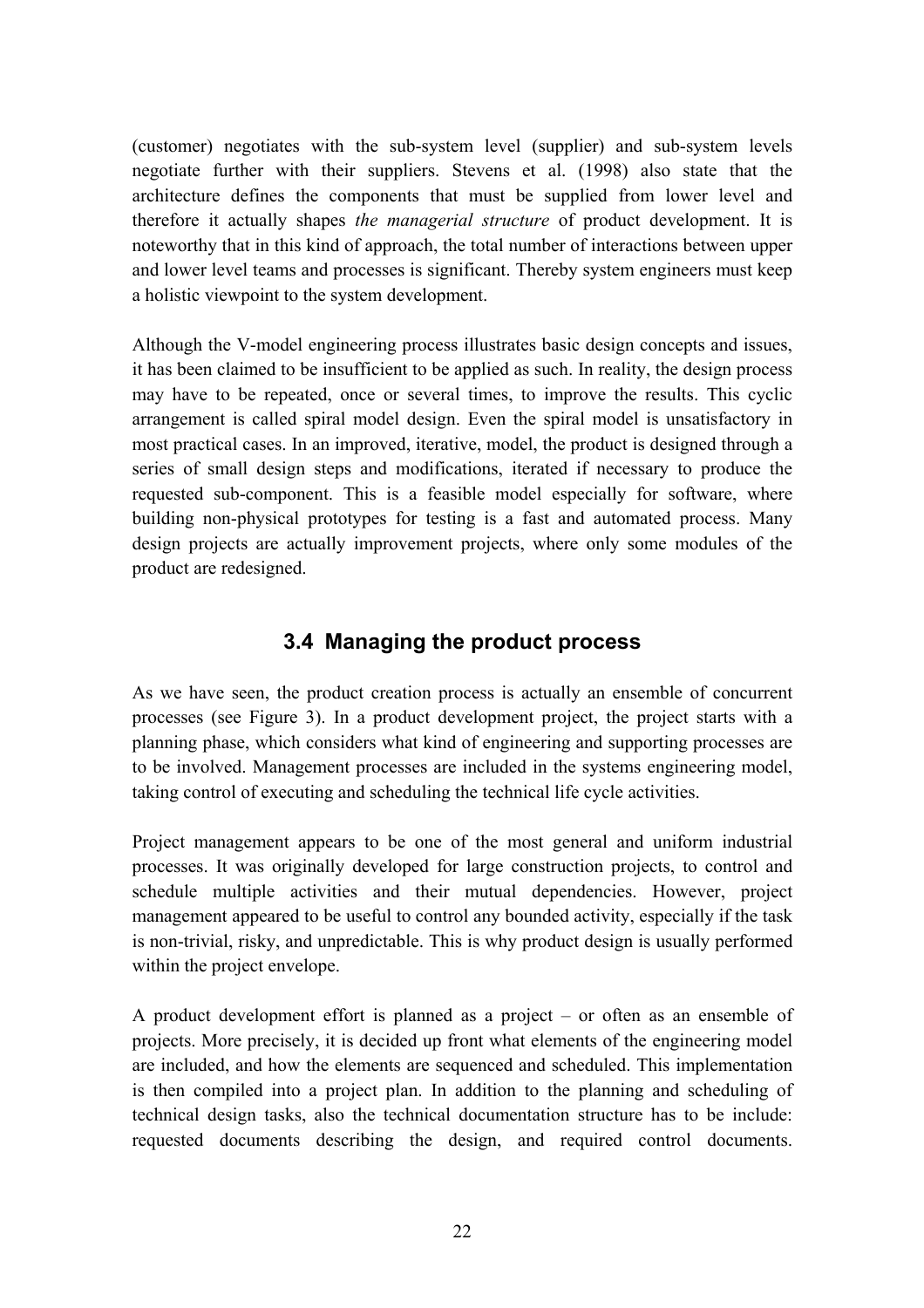Management activities are also needed, like status review meetings and technical reviews.

Product program management is a comparable technique; it can be understood as an application of multi-project management. In product development, programmes implement product roadmaps. They consist of projects which are necessary to create elements for product platforms. Individual projects then create individual products or members of product families.

### **3.5 Product life cycle management**

Systems engineering is a discipline that creates and organizes the key information that defines the system. An approach that captures, manages, and distributes product related information created on systems engineering domain is called Product Lifecycle Management (PLM). PLM emphasises a holistic view to the product information management and is not specifically tied to any engineering discipline. The term PLM has emerged from the term Product Data Management (PDM), which has a stronger connection to specific tool category called PLM-tools. Sääksvuori  $\&$  Immonen (2004) define PLM as follows:

*PLM refers to the wider frame of reference of Product Data Management (PDM), especially to the life cycle perspective of information management.* 

According to CIMData (a world-class PDM consulting company) (Sääksvuori & Immonen (2004)):

*PLM is a group of systems and methods with which the development, manufacture and management of products is made possible at all the stages of the product life cycle.* 

The important aspect of the above definitions is the conception of PLM as a generic frame of reference for systems and methods that are needed for managing all productrelated data during the product's life cycle. It does not refer to any individual software or method (Sääksvuori & Immonen 2004). Some PLM literature tends to treat PLM just as an extension to PDM but it should be considered in its wider sense as described above.

Nowadays, there are different kinds of disciplines and information processing systems that aim to provide support for the management of product-related information. Sääksvuori & Immonen (2004) state that the use of information processing systems is not by means self-evident. Some simple actions can be taken to develop product life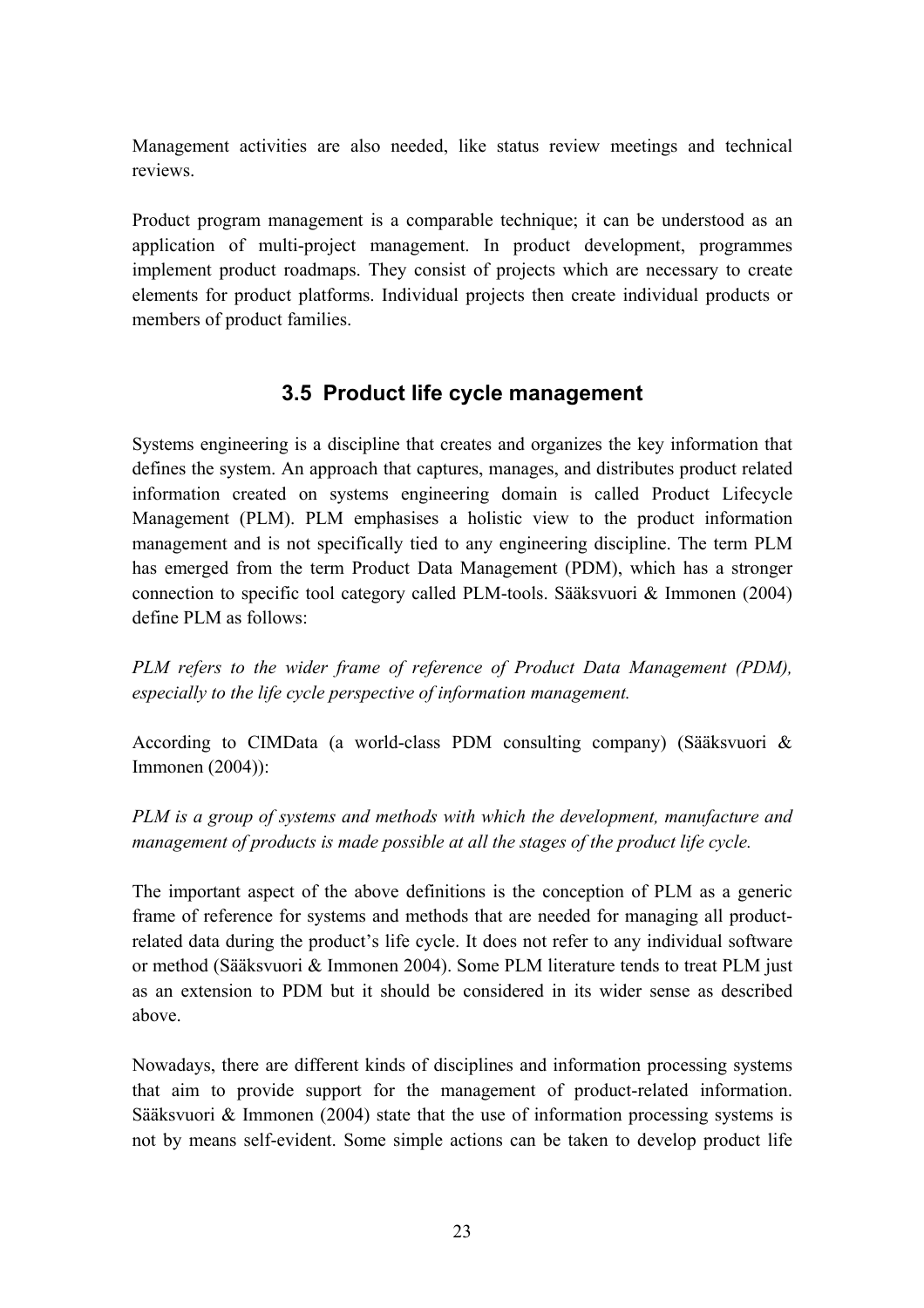cycle management without any special and dedicated information processing system. For example, formerly product-related documents and drawings have been identified, classified and archived on paper (Crnkovic et al. 2003).

Related to the product information management during product's life cycle disciplines can be identified as follows:

- Requirements Management (RM): Requirements management manages elicited requirements, changes to agreed requirements, relationships between the requirements, and dependences between the requirements document and other documents produced during the systems and software engineering process.
- Software Configuration Management (SCM): The information management discipline to support software development process. SCM keeps the evolving software product under control.
- Product Data Management (PDM): Product data management (PDM) is the discipline governing the control of the product data and supports processes used during the product development.
- Enterprise Resource Planning (ERP): Enterprise Resource Planning (ERP) is rather a system than a management discipline. It controls activities related to company's supply-production-distribution operations. It includes elements such as contract management, production, and procurement.
- Document, or Content, Management: a coordinating process, usually supported by a common data repository (Content Management System, CMS), to manage, store, and disseminate enterprise's technical documentation in electronic format. Does not cover PDM or SCM behaviour (utilises and integrates to office or CSCW rather than technical design tools). Controls company's technical content, including various product-related and platform-related documents, and sometimes project's management and contract documents as well as. The content can be modular (structured for XML applications) or in common office formats.

Product-related data is produced in all phases during product development. This data is organised and stored into various product information management systems. These systems enable consistent information organisation, management, and distribution. As the needs are varying, also the information management systems have specialised to particular purposes, as can be see from the list above. As noticed by Svensson (2003),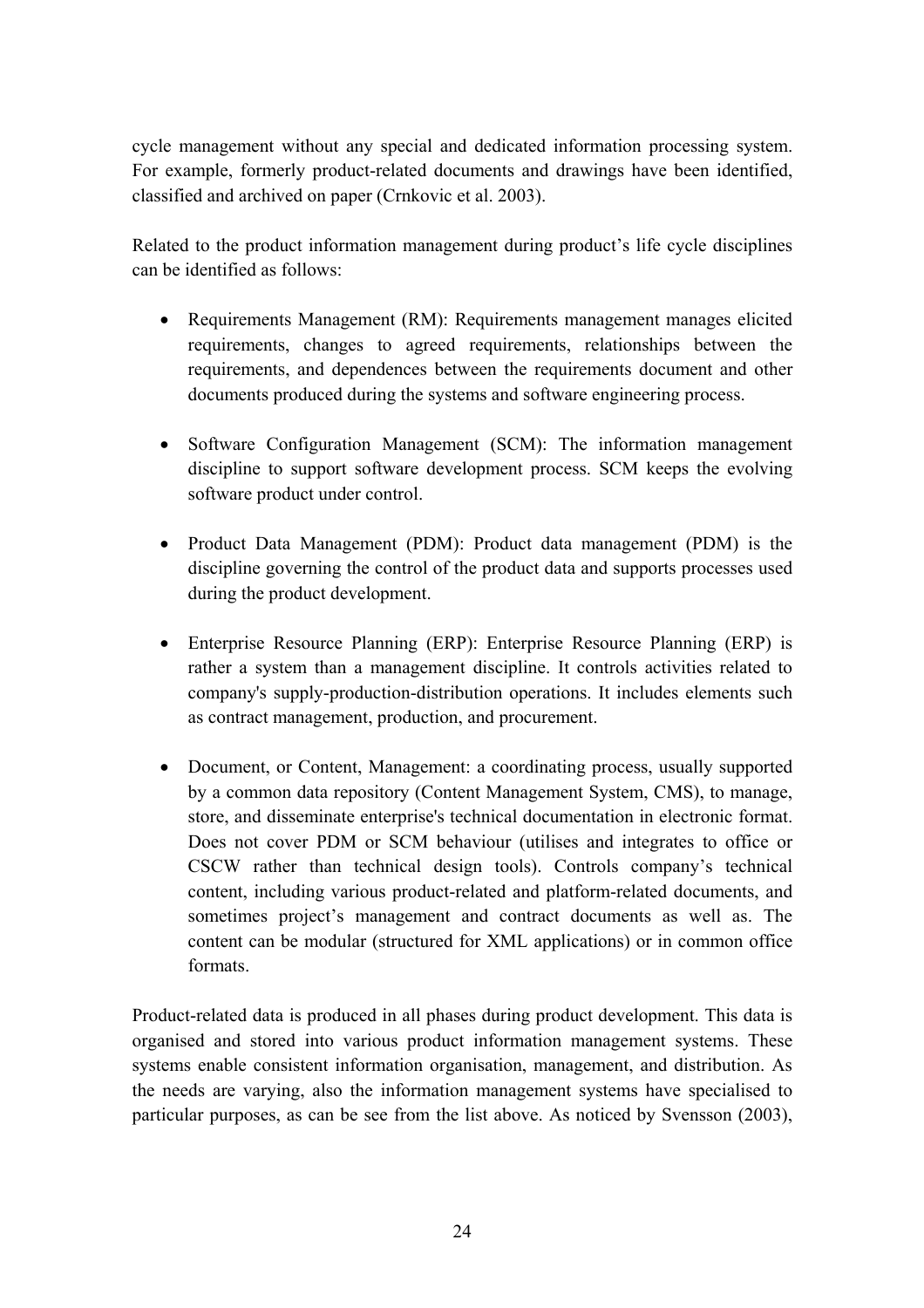when new needs for information management have appeared, new information management systems have been developed.

One challenge with these tool domains is that often their functionality and managed information overlaps (Svensson 2003, Crnkovic et al. 2003). Same data is duplicated into various applications that complicate the traceability and maintenance of data. Keeping the data consistent would require integrations between existing systems. And the technical integration of these tools in itself is not sufficient but also adequate understanding of the development processes and their interrelations in the particular case is required. Therefore, the management of product related data requires a holistic viewpoint that contributes to better data and procedure consistency between product information management disciplines.

PLM can be seen as a unifying framework for the definition of consistent and accurate product information management. Often problems in the consistent management of product information arise from the complexity of development process and the product, as well as from globally distributed development environment. where several parties are involved in collaborative product development and manufacturing. In this kind of environment people, to begin with, likely have difficulties to understand each other. Inconsistent terminology is used, when the users of product information management system are located in several departments or organisation units. Literature introduces PLM as an important enabler to support collaborative product development (e.g. in Sääksvuori & Immonen 2004).

### **3.6 Virtual product design**

We have described the complicated product creation process, which often geographically distributed product stakeholders participate. Efficient means of communication are clearly needed. Information technology has created opportunities for establishing communication platforms, which are based on graphical visualization technologies, powered by computer networks and communication tools. We could call this platform "a virtual design space" (Leppälä et al. 2003).

Virtual design may appear in various forms. There are actually two different viewpoints to the virtual design space, which can also be combined. The first, *virtual office* approach aims at providing a simulated working environment, where participants can share, review, and create product related documents, independently of their physical location. If business-level activities are included, we can also call this approach *virtual enterprise*.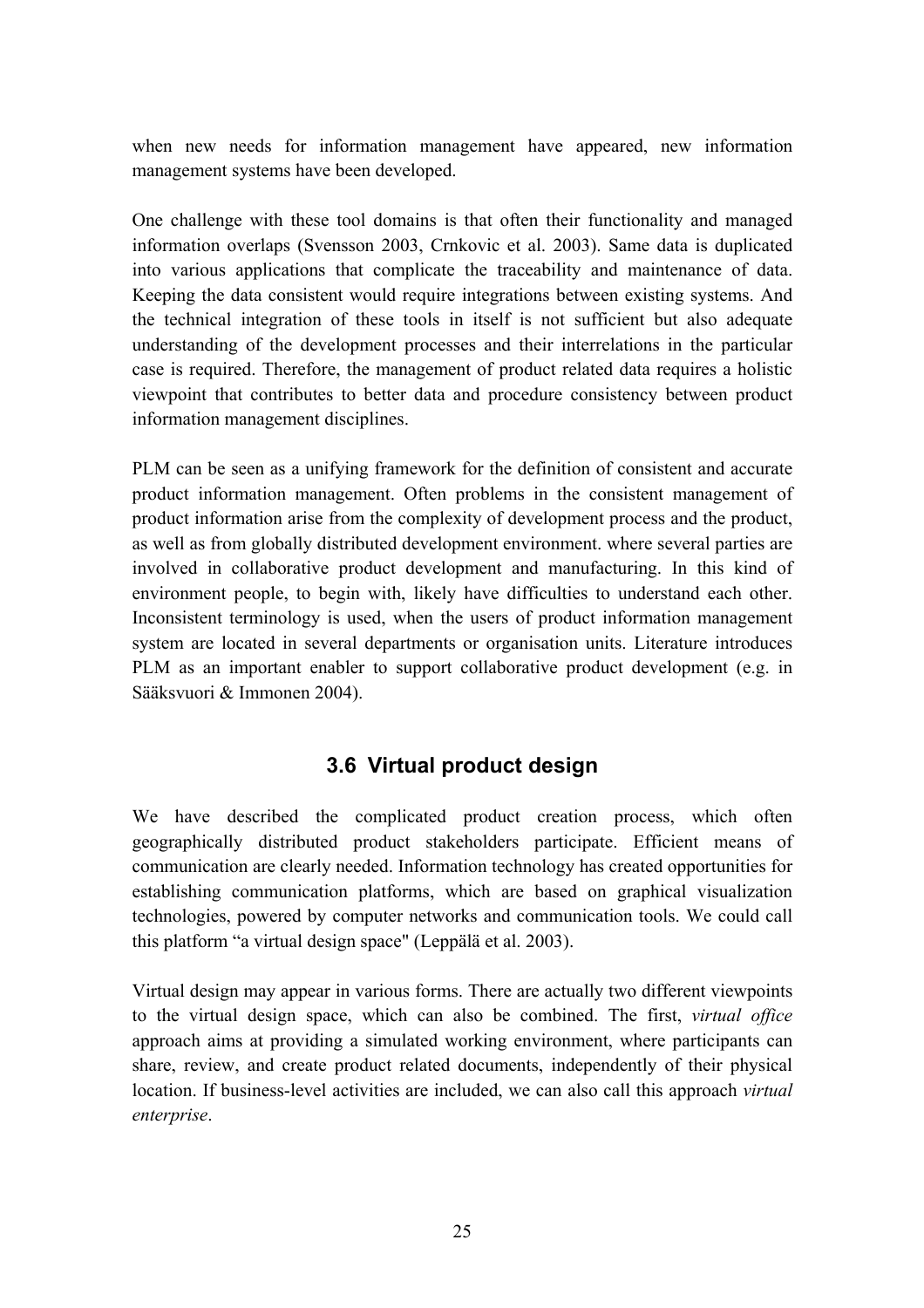The second approach is design-artefact centric, organising design activities around a *simulated product prototype*. In the most advanced form, this approach integrates realistic *virtual reality* representation with computer-aided design tools (CAD, CAE) and software development environments (CASE). An experimental virtual design environment is illustrated in Figure 6.

The virtual design space provides the designers means to create computational representations, which reflect the designers' idea of the product. In the early stages of design this computer-based platform is the playground where ideas are crystallized in a visual form, and consequently, can be tested and communicated to other parties. In the subsequent design phases, the same platform can introduce increasingly accurate product models, e.g. for testing software functions and validating user interfaces. In its advanced form the virtual design space acts as a platform for product simulations. Starting from the earliest phases of design, all stakeholders can take part and establish simulation sessions to achieve a realistic impression of the future product and its use.

Considering the increasing role of software in products virtual design is especially attractive. When designing software intensive products, the border between virtual and real product components becomes fuzzy. A virtual presentation of a product can also contain real product components. It is possible that a major part of the design object consists of real product components, or so realistically simulated product components that the virtual product presentation is usable in terms of the original product requirements.

Aerospace and car industry are recognized pioneers in virtual design. However, virtual design is an interesting approach for software intensive consumer products, like mobile telephones, fitness applications, portable multimedia and television terminals, personal navigators, automobile electronics and so on. With these products it is necessary to demonstrate both the product and the service which are used through the product. Commercial design environments offer already advances features: early, full digital prototypes, combination of physical mock-ups with simulated behaviour and real applications, and compiling behaviour simulations into actual runtime product software (see for example Cybelius Maestro 2005).

Virtual design, from a technical viewpoint, can be seen as a product design environment, but it is as important to see it as a business-development framework. It offers advanced product presentations, employing digital product models and simulations through the whole product life-cycle. Contributing participants, usually product designers, develop the presentation further: they provide new material and components for the presentations. Other parties, such as marketing managers, utilize the presentations in selected forms in their own tasks. If the user interface is presented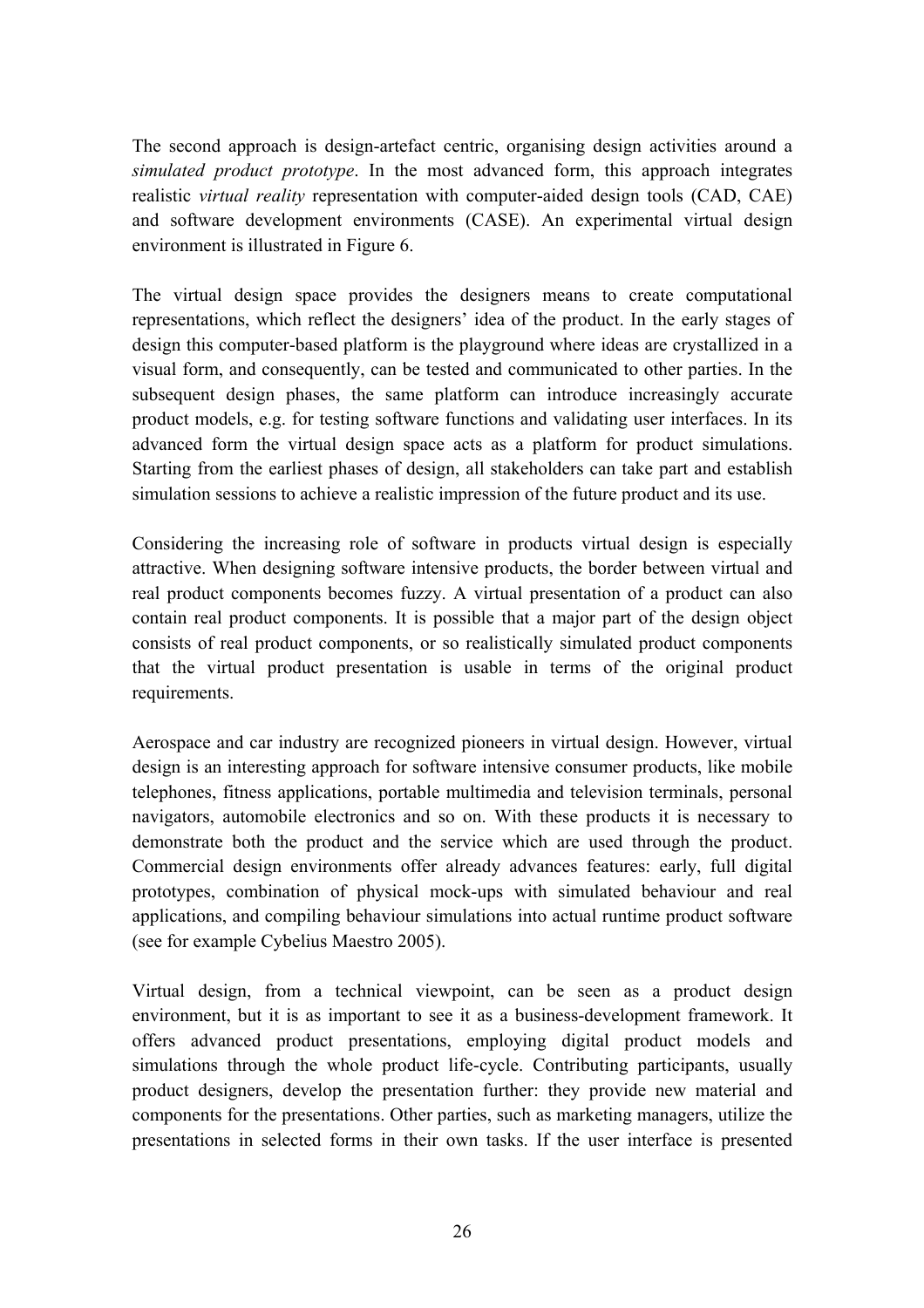completely, the virtual presentation originally created for design purposes can even be used for web-based customer support and training.



*Figure 6. Experimental environment for virtual design (VTT Electronics).*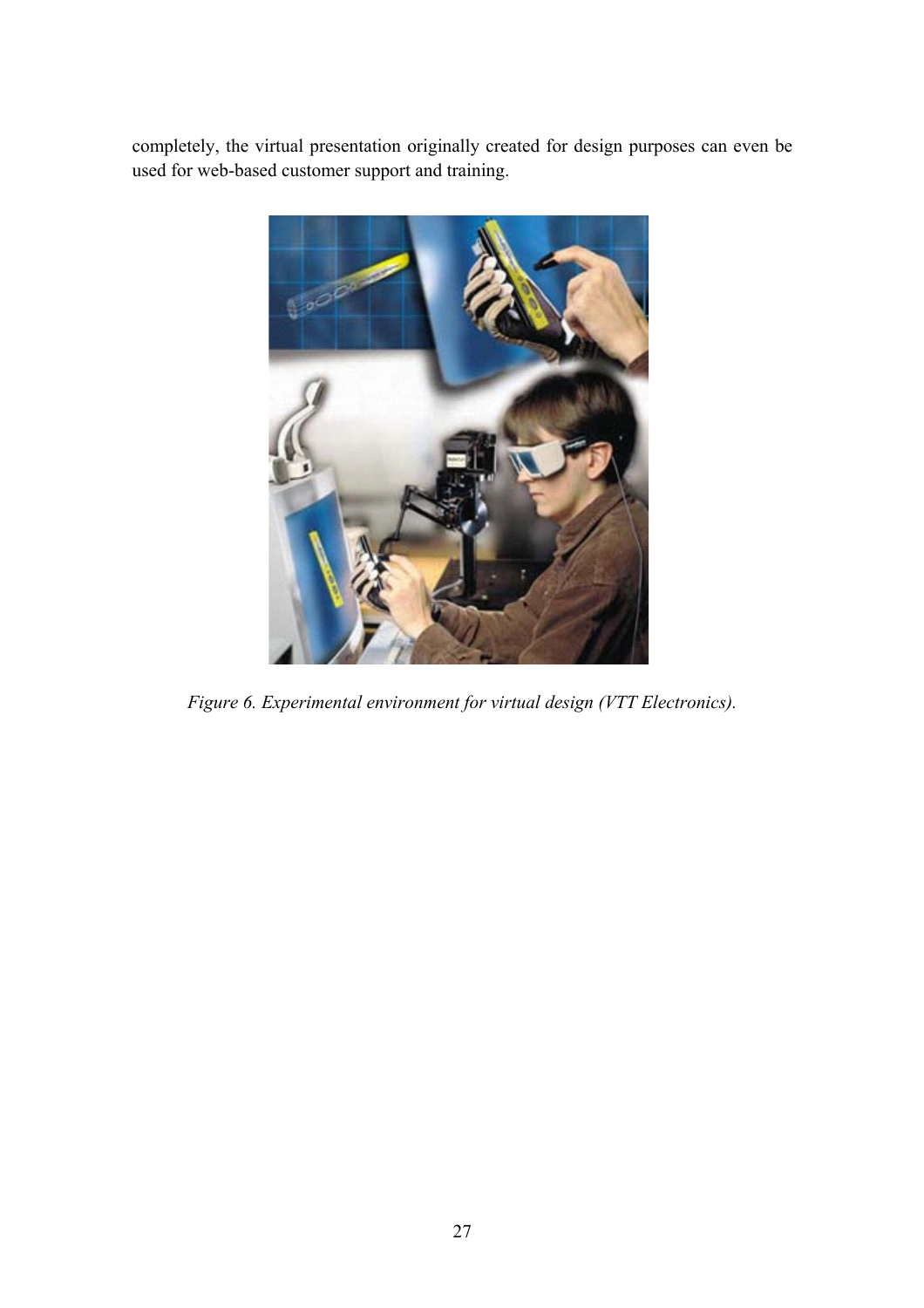## **4. Planning and deploying product creation processes**

#### **4.1 Nature of SE/PLM deployment**

The planning and deployment of systems engineering and product life cycle management (PLM) is challenging. They both provide support for various engineering disciplines while retaining holistic viewpoint to product development and management. The systems engineering models were originally directed to support the creation of very large and complicated defence and other computer systems. Usually, however, the models used are simplified and idealised, whereas the development in real life is complicated and furthermore the detailed processes company specific. The PLM of a complex product appears as a collection of information management systems. The developers use these heterogeneous tools that manage data of several kinds. Deployment of tools for product life cycle requires understanding of the product development process as whole and defined practices in tool interactions. The amount of existing information management systems, desired new systems, and need for consistent product information management compose a complex that is beyond "a single system deployment". At the worst case, there are several disciplines, tool categories and processes that need to be considered simultaneously. For example, Peltonen et al. (2002) state that for most companies the parallel deployment of several information management systems tends to be too complicated.

SE/PLM deployment contains characteristics from information system development, process improvement, and project management. Information system development includes at least tool requirements definition, tool selection, tool deployment, and verification. Additionally, process improvement is needed to manage the change and perhaps further develop and enhance the business processes.

Project management is needed for coordinating the whole development effort. Traditional project management is involved in carrying through a SE/PLM project. The role of project management is to coordinate the development work and to ensure that the development work is done in the frames of schedule, resources, and budget. In literature there are several guidelines for deployment projects. For example, Sääksvuori  $\&$ Immonen (2004) describe stages that typical PLM projects pass. They emphasise that PLM improvement project is above all *a development project for business processes related to the formation and use of data*. The tools are used to bring systems and discipline to these processes.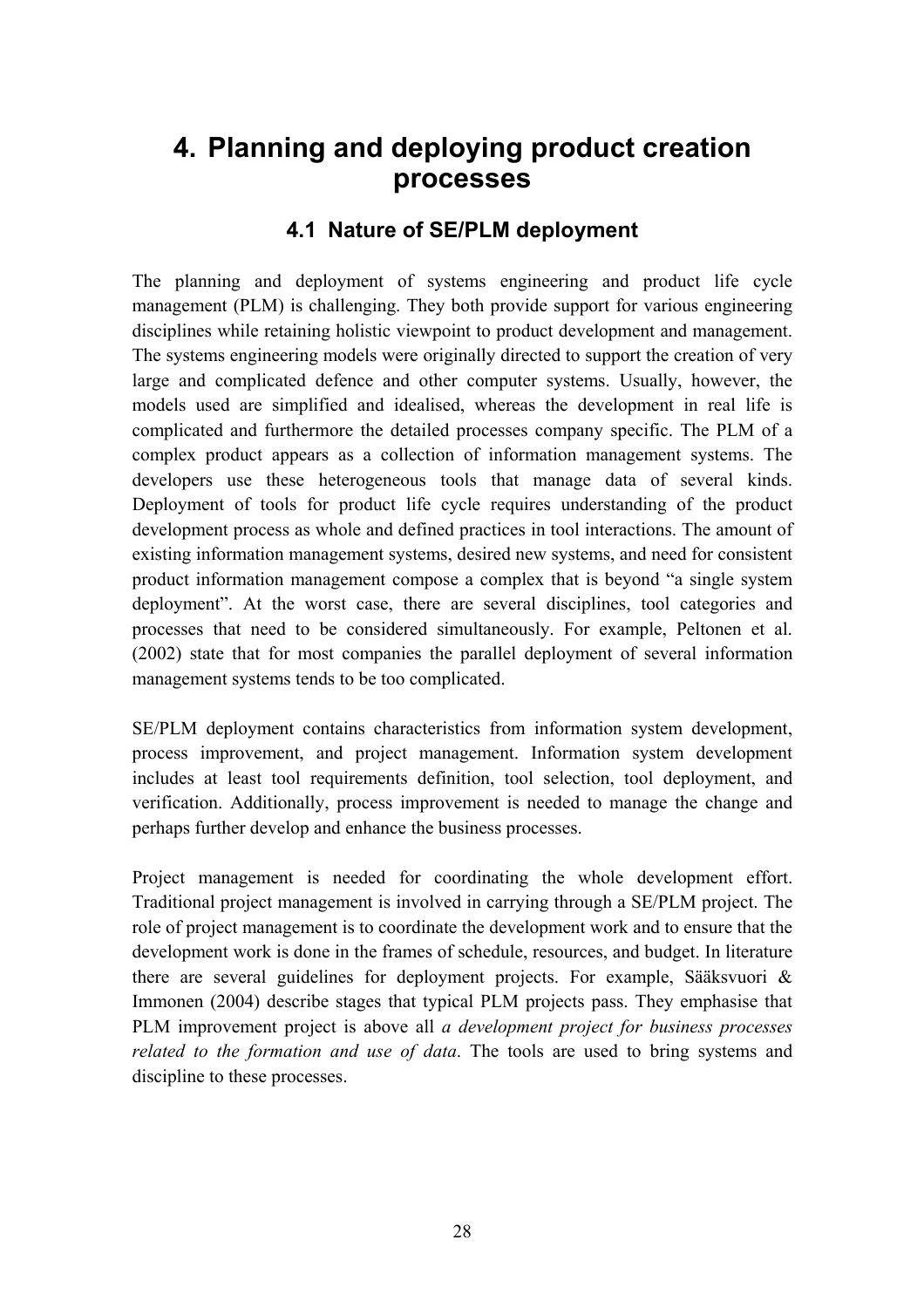#### **4.2 Diversity of improvement models and standards**

The improvement of systems engineering and product information management is above all a development project for business processes related to the formation and use of product data. The role of the engineering and product information management systems is to automate and to bring control to these company-specific processes. For example, Sääksvuori & Immonen (2004) state that how and at what level each company carries out its own PLM always depends upon the viewpoint from which problems are examined as well as from the company's objectives and strategies in this area. Therefore, the planning and deployment of SE/PLM happens always in the context of the company.

Various models and standards exist to help to assess, rationalize and develop business processes. For example, the ISO 9001:2000 standard emphasizes continuous improvement and ISO 15504 provides a framework for developing improvement method that complies with the standard. TQM (Total Quality Management) (Deming 1982) provides a systematic way to improve quality. It aims at comprehensive quality control that covers all functions in an enterprise. CMM (Capability Maturity Model) and CMMI (CMM-Integration) provide an assessment framework for assessing the maturity of processes. On the other hand, improvement is emphasised in  $Pr<sup>2</sup>$  imer approach (Practical process improvement for embedded real-time software) (Karjalainen et al. 1996), which provides steps for analyzing, modelling, improving and measuring processes.

#### **4.3 Understanding process improvement**

From the organizational viewpoint, improving or implementing processes requires careful consideration. A straightforward process re-engineering approach has appeared to be risky, and is being replaced with more sensitive techniques. Every working organisation has developed and established ways to operate, communicate, and create results through a lengthy, iterative learning process. Even if processes would appear to be sparsely documented and ill-managed, they most likely are functional and fairly efficient in the company's context. Contemporary organisation-development research largely agrees upon that a system comprising of human activities can never be totally described, managed, or instructed. This is especially true with such sophisticated and creative activities like technical design and product development, where processes are largely guided by invisible, silent personal and organisation's cultural knowledge.

The lesson learned is that a process model, with all its detailed procedures, work instructions, and data resources, is not a template which the employees should imitate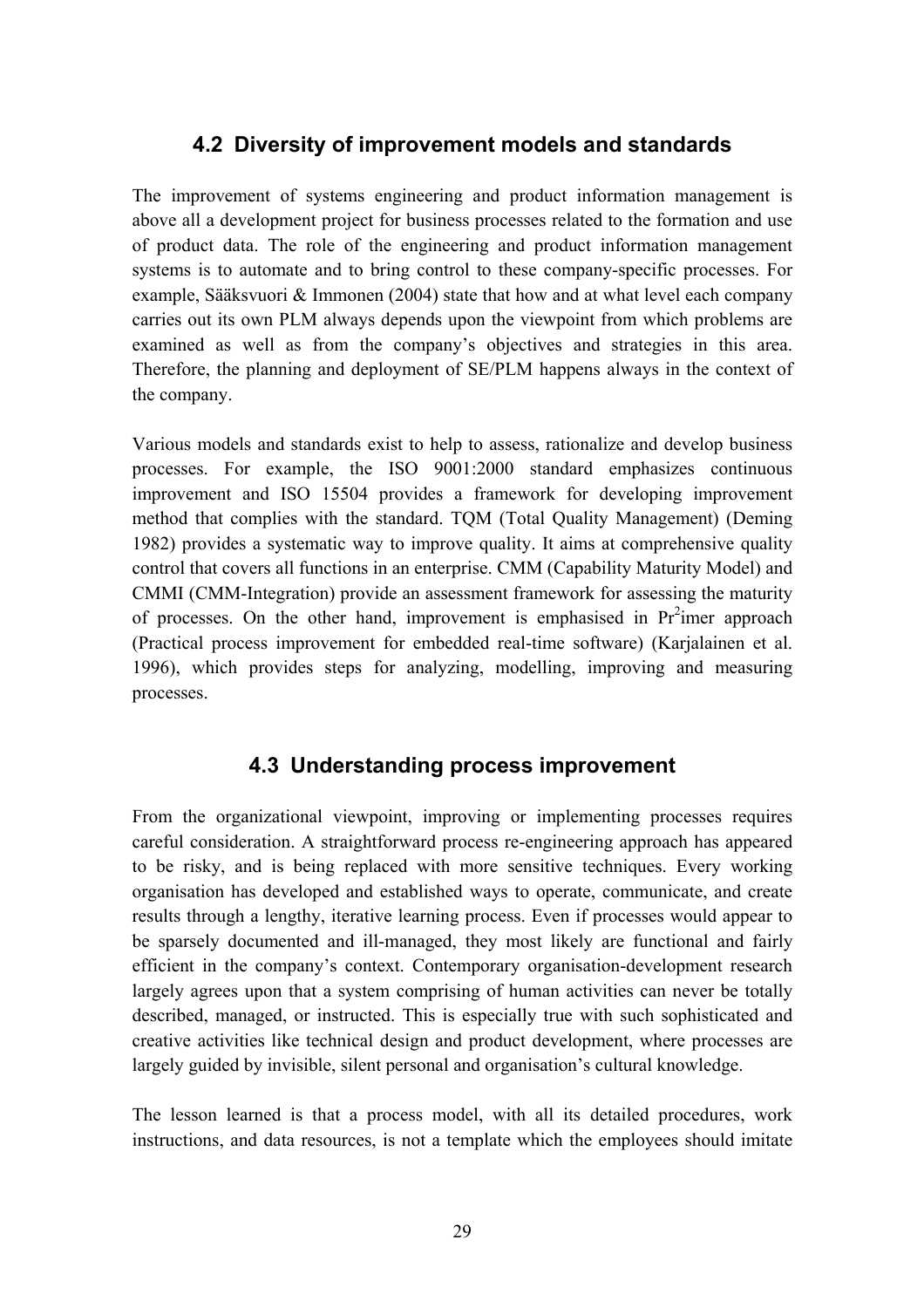mechanically. Rather it should be understood as a framework, which provides guidance, instructions, and resources so that people can organise and plan their activities and direct their individual creativity in the most efficient way.

The general risk in a process improvement action is discontinuity. A new process always disturbs the social and personal networks and knowledge acquisition, which are essential for process execution and could degrade the performance of the whole organisation, even for a prolonged period. Additional side effects may be produced through suffering work motivation and organisational conditions. Process change may also launch political battles of power within the organisation.

We suggest reducing the risks of process change through a disciplined approach: attitude towards learning, honouring the principles of process modelling, and by a goaloriented and well structured change process. The reasoning of this suggestion is as follows:

- Learning is an essential element in process improvement: it is a learning exercise for all participants. The process-improvement team should initialise the effort with a comprehensive learning process: how the organisation operates and why it operates the way it does. This phase essentially means collection of data and listening to the people. But it should also include learning some more common things: how to compare and measure the present operations; how these kinds of processes are typically conducted, and how he industrial processes are commonly evolving. Common quality standards and improvement frameworks are useful references, because they are usually results of comprehensive experience data and expert work. Data interpretation and analysis within the company requires such frameworks and theories, and the analysis phase is also a phase of learning. Finally, in the process change and deployment phase the personnel of the organisation should be invited to the leaning process, to create a shared understanding of the new process, and to provide feedback for further improvement of the new process.
- Process analysis and process management principles are used to create compact and informative process descriptions, to streamline the design of organizations, and to focus the planning and management efforts on the essential issues. Processes should be modelled along with the fundamental material and information flows, regardless of the formal decomposition structure of the organization. This does not necessarily mean that the organization structure had to be made identical with the process structure. The goal could be that positions in the processes are role based: people participate into the processes according to their roles, for example as performers of technical tasks, review tasks, inspection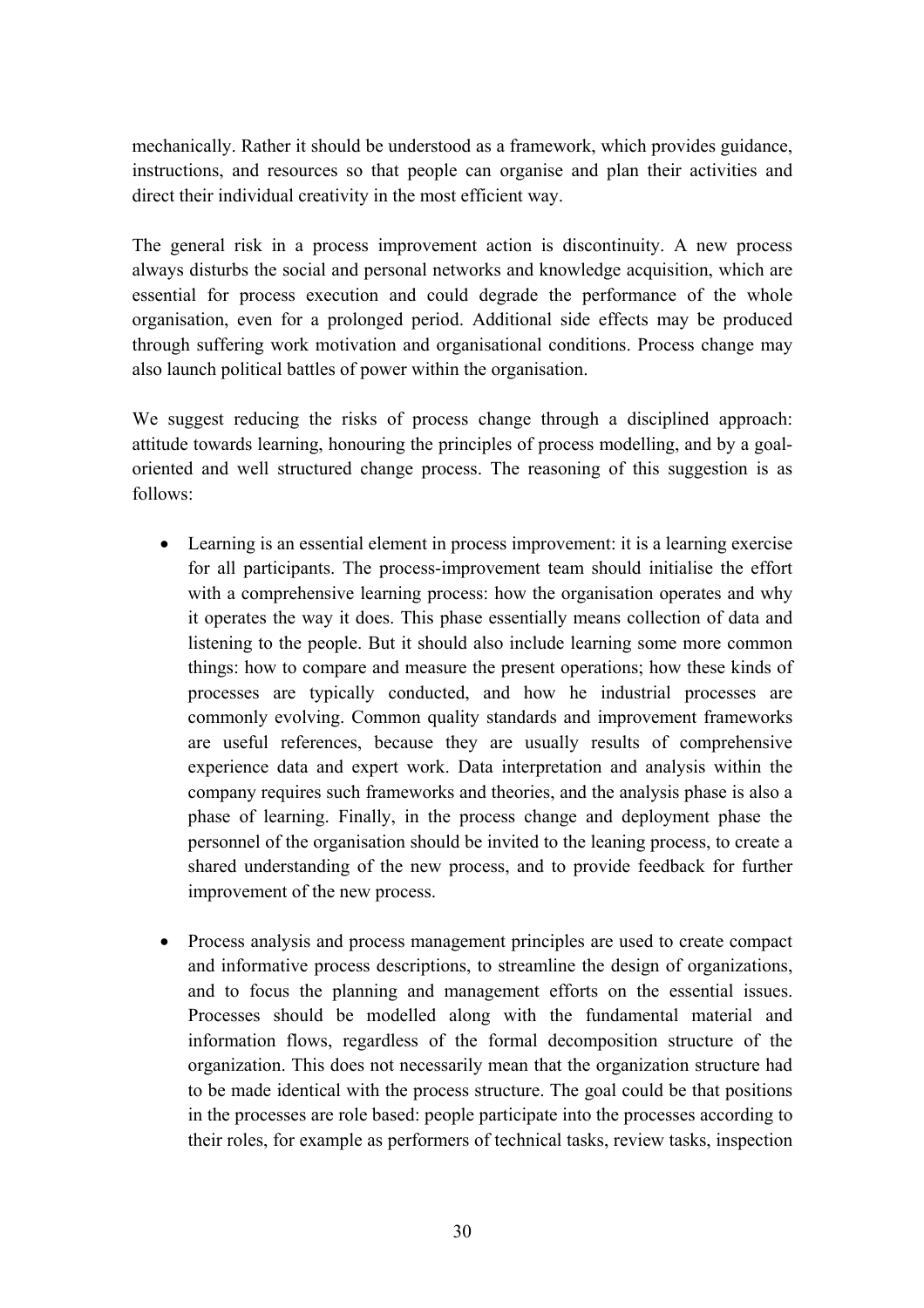tasks, or approval tasks. Formal decomposition into basic process elements helps to define the essential focus of the processes: *input* is what is the necessary material or information to be processed, *output* describes accurate results, *resources* are needed to perform the process, *transformation* or *procedures* describe the actual tasks, and *control* includes managerial attention as appropriate. Finally, it is useful to check that each process has a clear *purpose* and *objective* regarding the core business performance.

• Process improvement and process deployment are planned and implemented as a goal-oriented and well-defined process, and often implemented in the project format. Objectives of the effort are clarified; roles of the change coordinators are defined; careful data collection and analysis precedes the definition of improvement actions; the action plan is refined according to the analysis; and each stakeholder's commitment to the plan is assured through reviews and discussions. The final and critical step is the actual implementation of the change, which means communicating the process descriptions and work instructions, training, phased deployment, and collection of feedback. The process maintenance or quality management functions should be early included into the process. The quality personnel should take the responsibility of processes maintenance from the very beginning, and it is most natural to start from the deployment phase.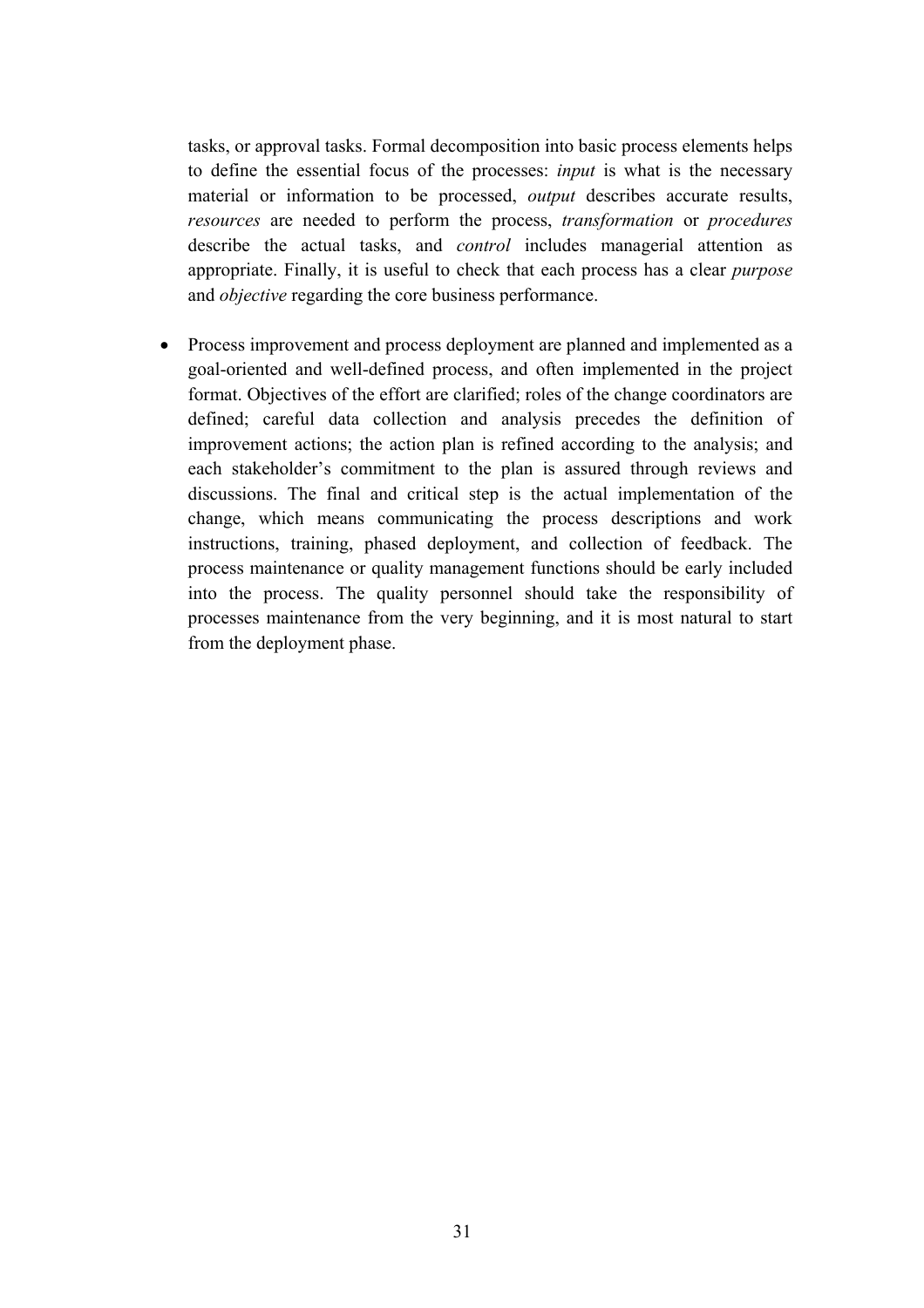## **5. Survival kit for product process deployment: the Product Experts' Knowledge Base**

In the previous chapters product creation patterns and process change management were discussed. To conclude with practical actions to meet the challenges of smart product development, we propose SE/PLM enhancement as follows:

- The entire product life cycle must be covered: planning, design, manufacturing, distribution, and after sales, taking into consideration the product stakeholders and partners outside the company.
- Complexity of product related processes, which might lead to expensive and time consuming deployment projects, is tackled by learning from common systems engineering and discipline-specific development patterns.
- To implement the change, improvement frameworks and process quality standards are applied.
- Managing and coordinating the SE/PLM deployment as a goal-oriented activity, with process improvement involved early and in a sensitive and reactive way.
- Taking into account the mutual needs of, and interactions in between, the product process deployment and the information systems development.

As we have discussed, the modern product development requires well-designed processes, it has to integrate tools that create and manage the design artefacts and related data products, and it has to be executed in collaboration with internal and external product stakeholders and business partners. Setting up SE/PLM in this context requires combined skills of information system development, process improvement, and effective process and project management. Acknowledging the challenge to find techniques, models, methods, standards, and the best practices to SE/PLM improvement activities, usually under a challenging timescale, we propose a framework for *collecting, evaluating, maintaining and utilizing expert knowledge*. The information is collected from wide range of sources, from product and systems engineering to process improvement; from the research community and from practitioners. This knowledge will include common technical, discipline-specific, and even company-specific items; checklists, templates, concepts, tools, experience reports, and performance reports may be contained. We call this framework as the "*Product Experts' Knowledge Base*".

Existing efforts related to the subject are e.g. Eder (1998) and Virkkala (1994). Eder (1998) defined a list of techniques or methods that can be utilised in various design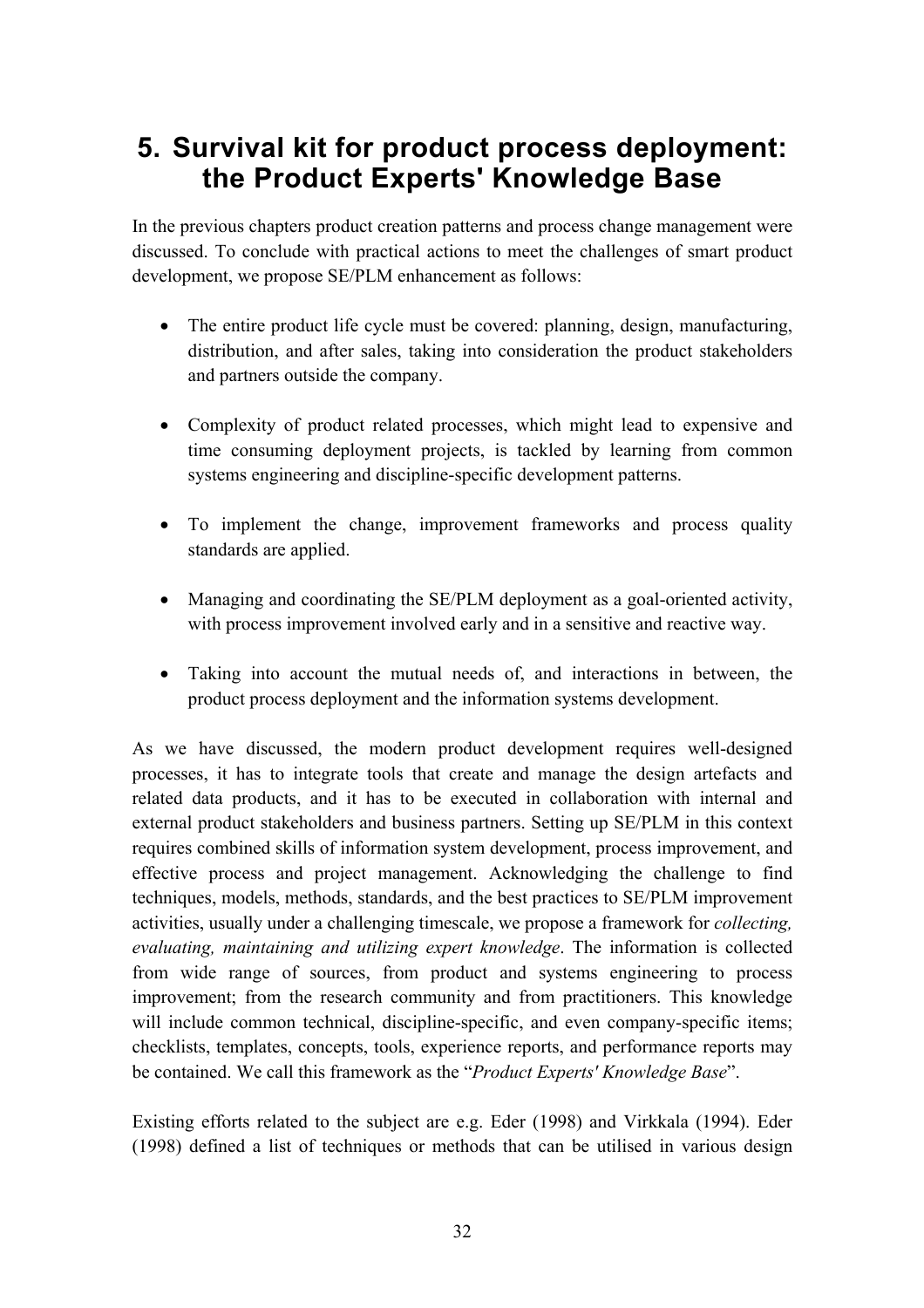phases. Virkkala (1994) examined creative problem solving and presented several techniques for the subsequent problem-solving phases. An example from a knowledgebase, although from another domain, is Metodix (www.metodix.com), which is an Internet-based repository and e-learning environment for the scientific and applied research, its methodological background and practical implementation.

The knowledge base should not contain just static "one-type-of" method chains, but provide the pool of methods which can be searched according to the needs of all common improvement activities (see Figure 7).



*Figure 7. Data from the Product Experts' Knowledge Base is searched and utilised in practical development projects.* 

Implementation of the repository will provide easy-to-use means for searching, filtering, and selecting practical methods from the knowledgebase, packaged into an exploitable format. The implementation will run on standard office workstation, based on either open technology suitable for describing complex dependences (e.g. Resource Description Framework, RDF), or as an extension to an existing tool, e.g. "the General Expertise Management Tool Gem" (Gem 1.0, 2004).

To make the proposed "Product Experts Knowledge Base" a viable and useful resource, it is developed as coordinated activity, and the knowledge base will be controlled and operated through well defined and commonly agreed rules and operating principles. Fore example, public and restricted domains can be established, for example to encourage new parties to join the effort, and to allow confidential distribution of company-specific information in virtual organisations and among business partners.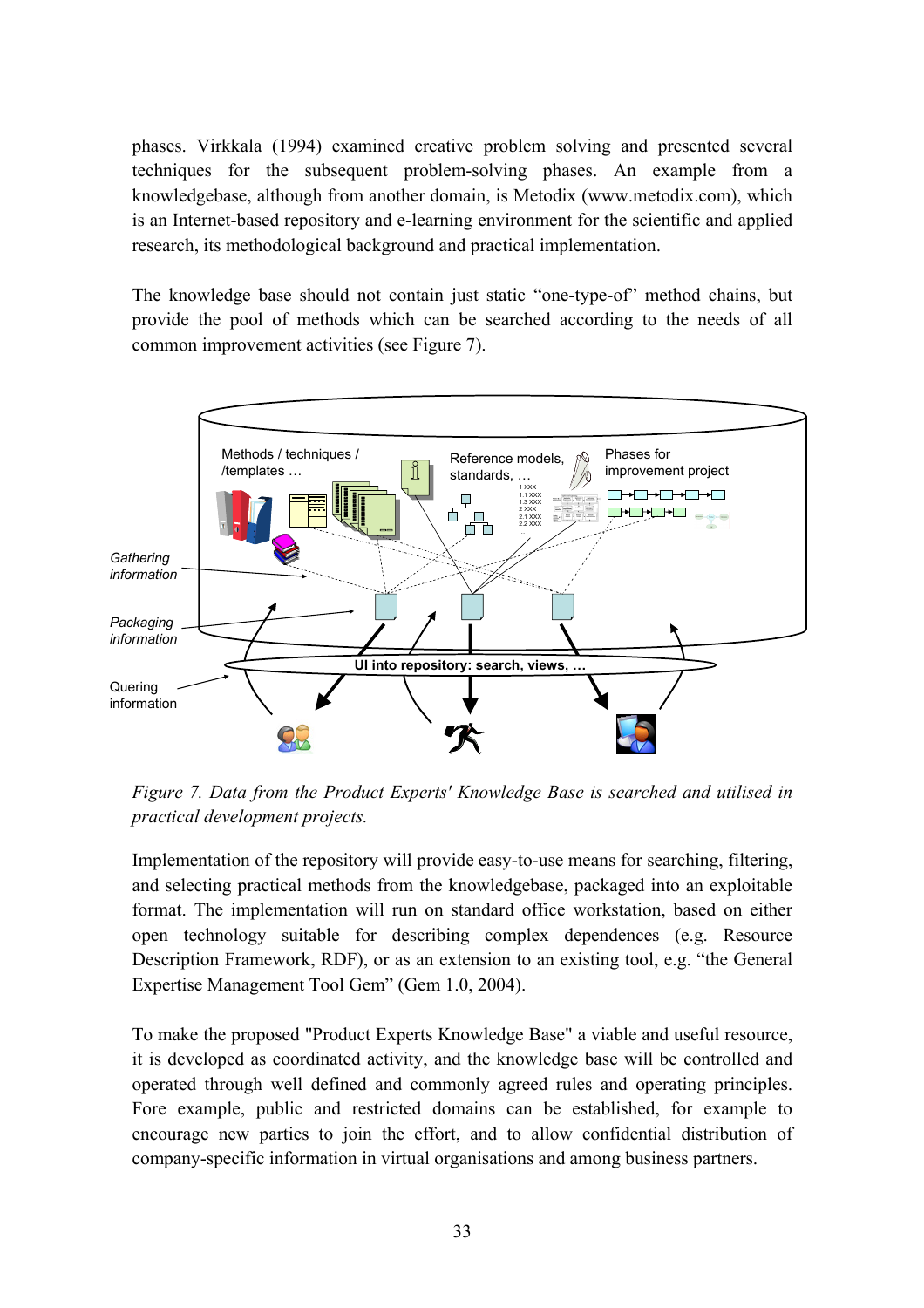The authors of this report are convinced that the industrial co-operation of productdeveloping companies is strategically important to strengthen product development and the supporting processes against global competition. Applying systematic approach and learning from the common and company-specific experience is needed to meet the challenges of the new industrial structure. We further believe that the target should be real life and field experience of deployment and utilisation of product processes, supported by methods, models, modern tools, and science based understanding. We are continuing the effort to develop the idea of the Product Experts' Knowledge Base, as a possible core concept and a shared business asset for this co-operation. We are also open to identify and promote any potential opportunities and ideas which might emerge from this work.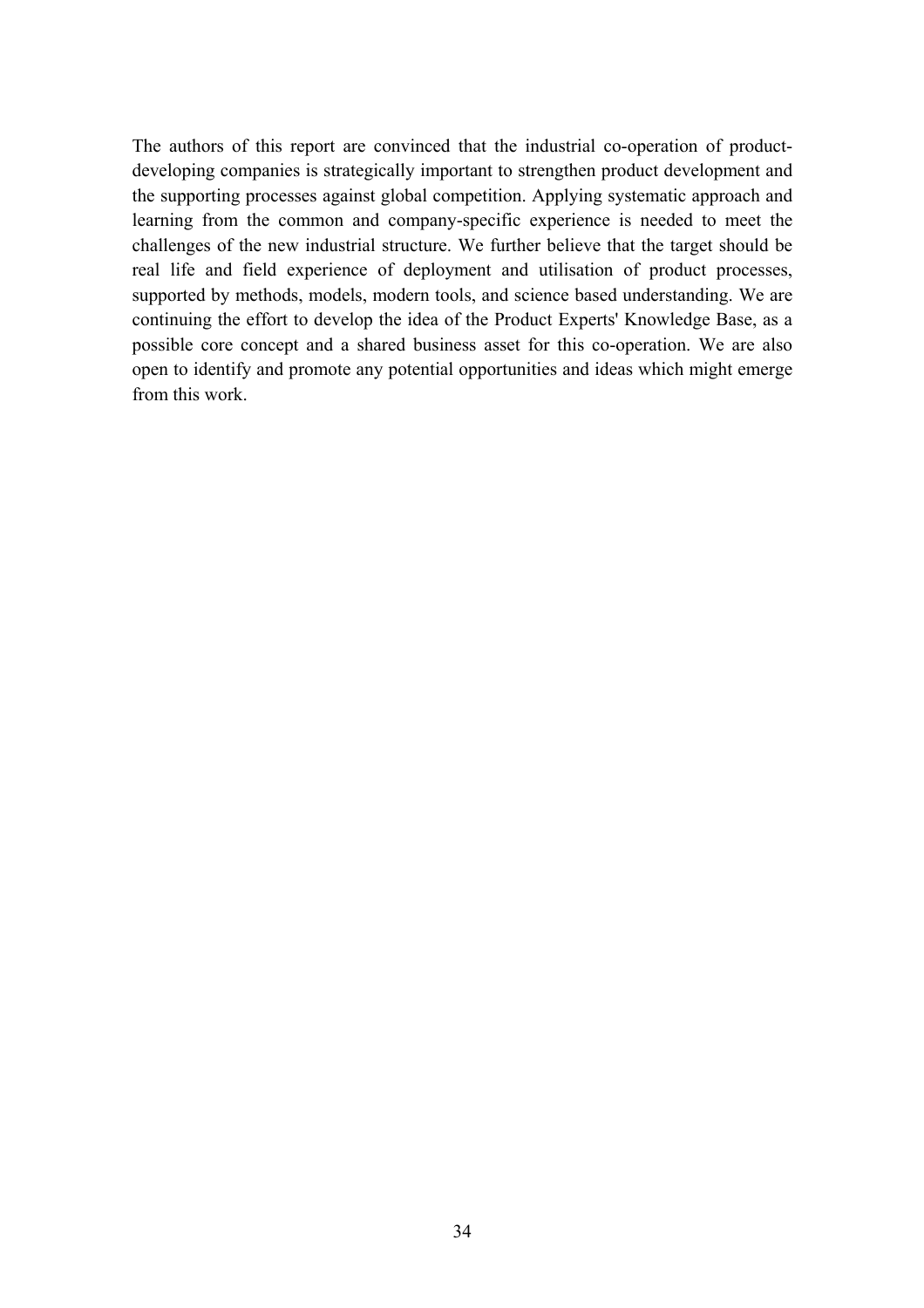### **References**

Crnkovic, I., Asklund, U. & Dahlqvist, A. 2003. *Implementing and Integrating Product Data Management and Software Configuration Management*. London: Artech House.

*Cybelius Maestro.* 2005.<http://www.cybelius.com/products/maestro/default.htm>

Deming, W. E. 1982. *Out of the crisis*. MIT centre for advanced engineering study, Cambridge, MA.

Eder, W. E. 1998. *Design Modeling - A Design Science Approach (and Why Does Industry Not Use It?*). Journal of Engineering Design, Vol. 9, No. 4, pp. 355–371.

*Gem 1.0 User's Guide.* 2004. Provisec Oy*.*

Hooks, I. & Farry, K. 2001. *Customer-centered products: creating successful products through smart requirements management*. New York, NY: American Management **Association** 

*ITEA Technology Roadmap for Software-Intensive Systems. 2004.* ITEA (Information Technology for European Advancement), 2<sup>nd</sup> edition, May 2004.

Karjalainen, J., Mäkäräinen, M., Komi-Sirviö, S. & Seppänen, V. 1996. *Practical process improvement for embedded real-time software*; Quality Engineering, Vol. 8, No. 4, pp.  $565-573$ .

Kotonya, G. & Sommerville, I. 1998. *Requirements Engineering: Process and Techniques*. John Wiley & Sons.

Leppälä, K., Kerttula, M. & Tuikka, T. 2003. *Virtual design of smart products. Cyberdesigner's notebook.* Edita publishing Ltd, IT Press.

Peltonen, H., Martio, A. & Sulonen, R. 2002. *PDM – Tuotetiedon hallinta*, IT Press.

Stevens, R., Brook, P., Jackson, K. & Arnold, S. 1998. *Systems Engineering: Coping with Complexity.* Pearson Education.

Svensson, D. 2003. *Towards Product Structure Management in Heterogeneous Environments,* in Product and Production Development. Engineering and Industrial Design., Chalmers University of Technology, Göteborg, Sweden.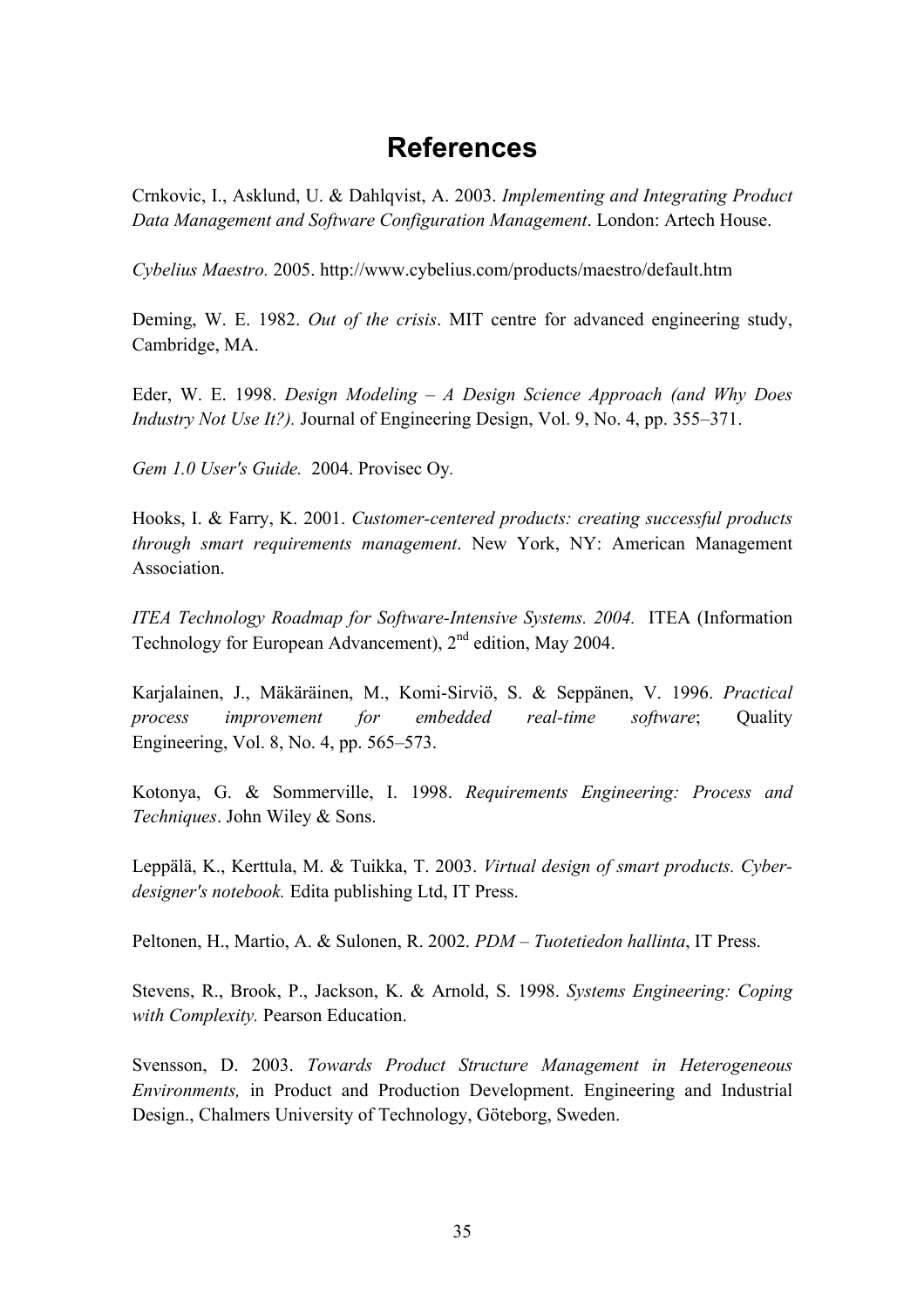S‰‰ksvuori, A. & Immonen, A. 2004. *Product lifecycle management*. Berlin: Springer-Verlag.

Ulrich, K. T. & Eppinger, S. D. 2000. *Product design and development.* New York: McGraw-Hill.

Virkkala, V. 1994. *Luova ongelmanratkaisu. Tiedon hankinta ja yhdistely toimiviksi kokonaisuuksiksi.* Helsinki.

Wonglimpiyarat, J. 2004. *The use of strategies in managing technological innovation.* European Journal of Innovation Management, Vol. 7, No. 3, pp. 229–250.